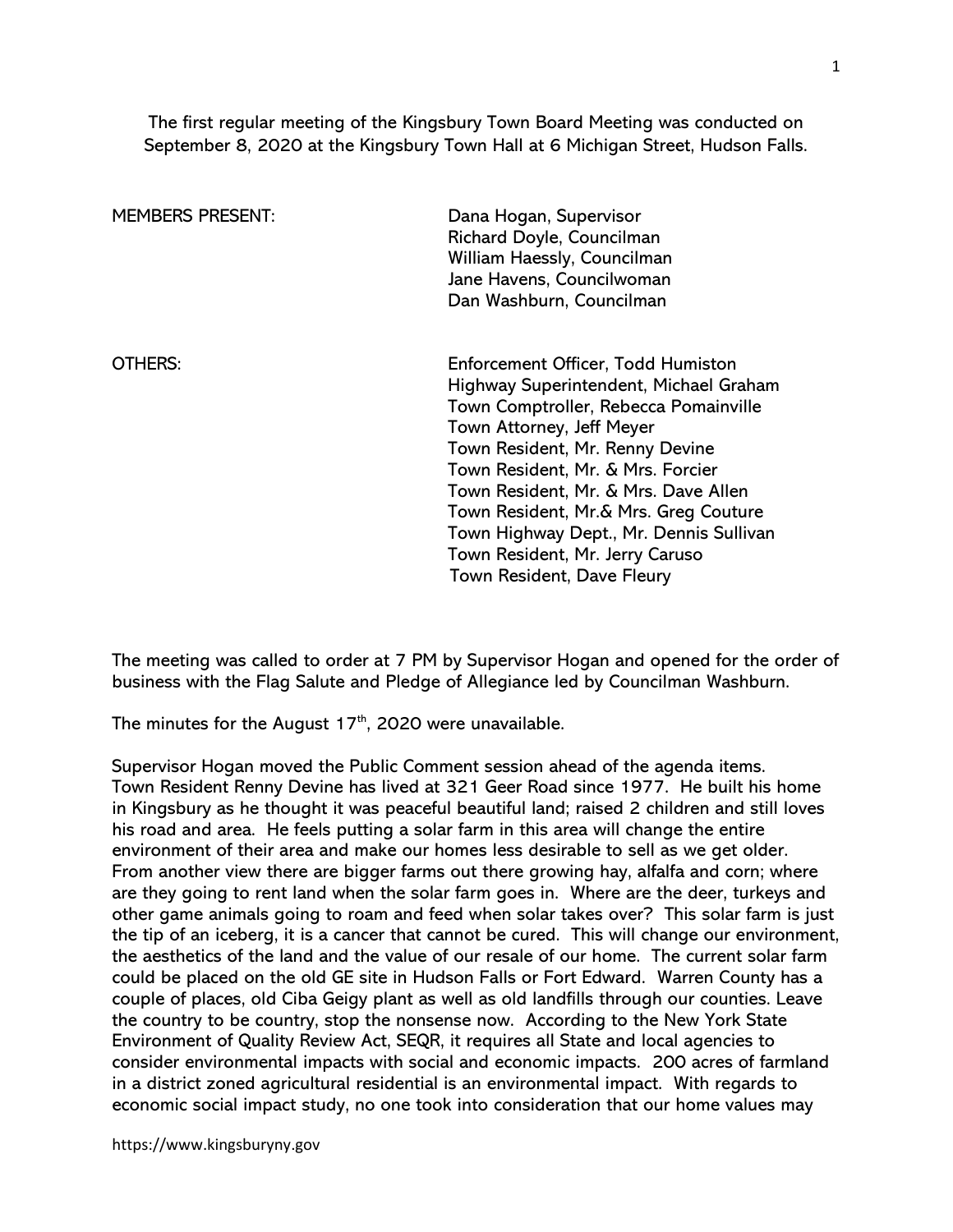drop. No one from the Planning Board ever asked our opinions on anything. We basically have had taxation without representation, and this is bull. Everybody should have been notified on Geer Road from here all the way up and down around Vaughn Road, this is a joke. Peckham's is a joke. Peckham's already did this in Chestertown, they are not good neighbors. Look at the homes they bought that are deteriorated on Geer Road now. One is a historical home; it was the Marns farm for years which is the one next to mine and the windows are broken out in the back. I am going to have a come to Jesus meeting with Peckham's as soon as I can get a hold of them guys. They have been avoiding me, but I am going over to the plant. I have had enough. I have been trying to be a good neighbor, but the point now is the gloves are off. I do not want the solar farm. I talked to many neighbors that are here tonight, several on Geer Road right before I came here tonight, and nobody ever got notified of this project of this magnitude. Someone from the Planning Board should renege because we did not get notified, we did not have a voice in this. The Planning Board should renege everything that they did. Mr. Devine stated Matrix is commercial. Matrix is selling power to the lines; it is commercial. The area we live in is zoned residential/agricultural not commercial.

Supervisor Hogan thanked Mr. Devine and asked if there was anyone else for public comment.

Dave Forcier of 318 Geer Road had asked has this project had definitely been approved and what is that process and once the Planning Board approves it does it go to the Town Board or is this a done deal?

Supervisor Hogan asked Town Attorney Meyer to answer Mr. Forcier's question.

Town Attorney Jeff Meyer responded the Planning Board did perform its customary thorough review of the project for site plan applications and notice requirements that they be published in the paper. There is not a requirement of notification to the neighbors and personally I can tell you that the Chairman of the Planning Board requested the applicant to talk to the neighbors to be sure they understood what was going on. In terms of the process the application has been approved. There is no additional approval required by the Planning Board at this time unless the project changes which is unlikely but not impossible because once they start putting shovels in the ground, they may find something unexpected and would have to go back to the Planning Board. The only remaining item is they had asked to negotiate our pilot agreement which is a reduction in taxes that would end up coming before this Board but the site itself and those approvals have been granted.

Supervisor Hogan asked Mr. Forcier if he had a follow up question?

Mr. Forcier asked is there a moratorium? Is this the only solar project that has been approved and when is it supposed to start, like site prep?

Supervisor Hogan replied we currently do have a solar moratorium. There were other approvals, Cyprus Creek being one. There was a general conversation regarding the current approved solar arrays and future solar array site plans.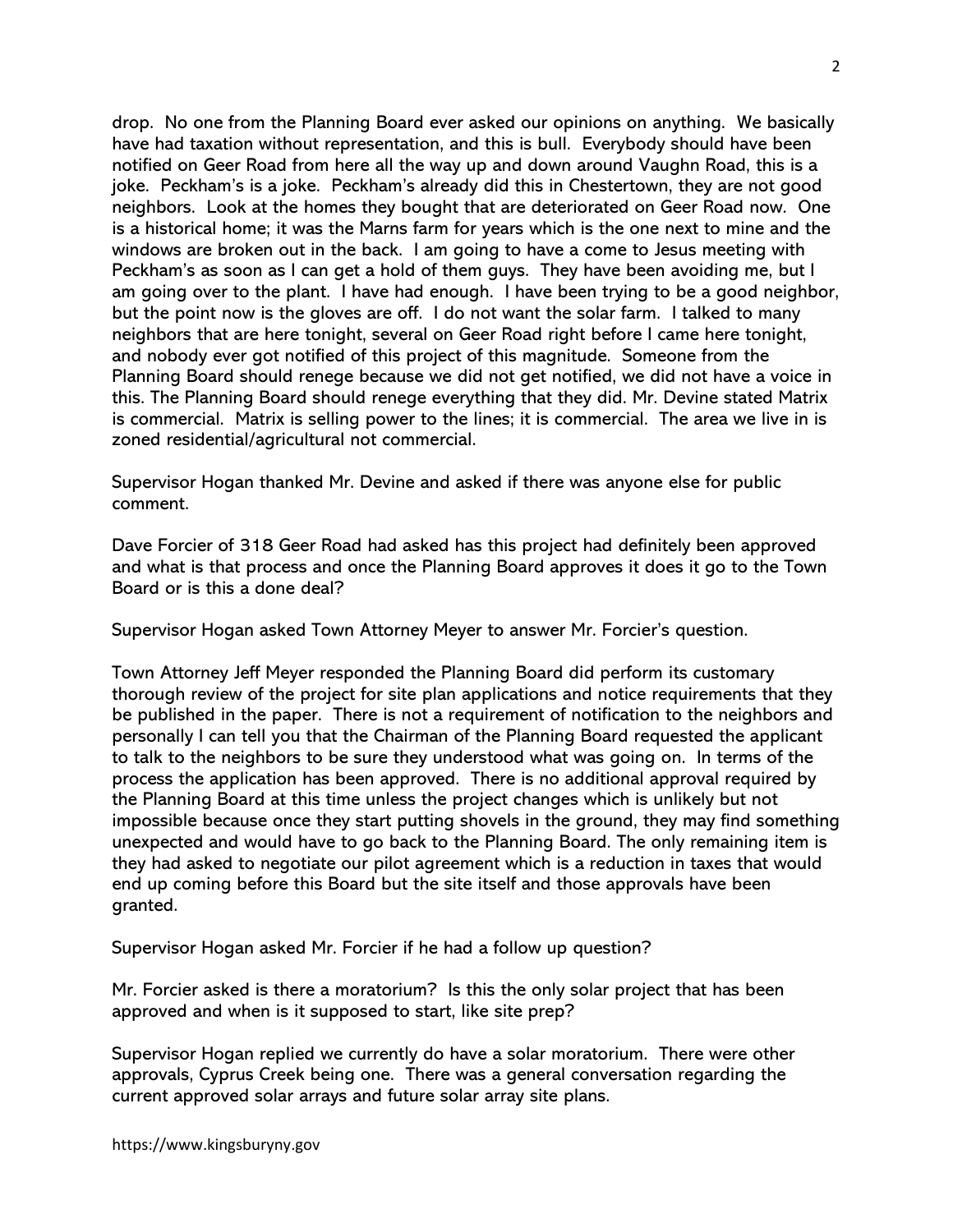Enforcement Office, Todd Humiston spoke and advised they cannot start anything until they demo houses and do minor repairs to the historic house. The plan is to keep the historic house. This is all part of the site plan and must be done before they can get subdivisions or get any work done. I have not seen any demo permits come through yet.

Mr. Forcier asked if the property is zoned residential/agricultural and Matrix is sub-leasing this, is Matrix considered a commercial entity that is leasing agricultural land for their commercial purpose?

Town Attorney, Jeff Meyer replied, it is not necessarily who the owner is, it is the use of the property. Currently it is permissible to have solar panels in all zones in the Town of Kingsbury if provided space, setbacks and all requirements are met. It does not matter if it is Matrix or Peckham's as anyone can install solar panels on their property.

Mr. Forcier asked if this is State rules or Town of Kingsbury rules?

Town Attorney, Jeff Meyer responded, these are local laws Town of Kingsbury.

Dave Allen from 304 Geer Road asked if they have done any environmental impact studies? I was under the influence that behind my house and Dave's house there were wetlands, and I was told all I could do on it was farm. So, if that is the case why can solar panels be there?

Town Attorney, Jeff Meyer said wetlands were reviewed as part of the Planning Board process and wetlands were delineated as it was not a disturbance because the frame work is being screwed into the ground, essentially like a large cork screw, there is no concrete pad so there is no disturbance. A rack is placed onto the corkscrew to hold the solar panel.

Dave Allen stated he would like to make a recommendation outside this project. When you put notifications in the newspaper for projects, also post it on your website. Honestly, I think everybody here will agree, how many people do you think really read those? When you talk about a project of this magnitude there should be another means of communication for what is going on in our neighborhoods. If that would have been the case, we all would have been here. Maybe shame on me because I do not read those notices and I do not get the Post Star anymore. If I would have known we could have provided some input like some protection, like a vegetation barrier. I understand there is a landscape plan which I have not seen. Projects at this magnitude somebody should knock at a door and come to notify the people that are going to be impacted.

Supervisor Hogan responded and advised that we have started the process of changing the way we notice meetings now. Todd Humiston our Enforcement Officer has recently made some recommendations prior to this becoming an issue or concern; about putting signs up, larger signs very similar to how the Public Auction signs are that you see around town; as well as having some discussion about sending out mailers as part of the project. These are all valid points. This was over about a year period where these Planning Board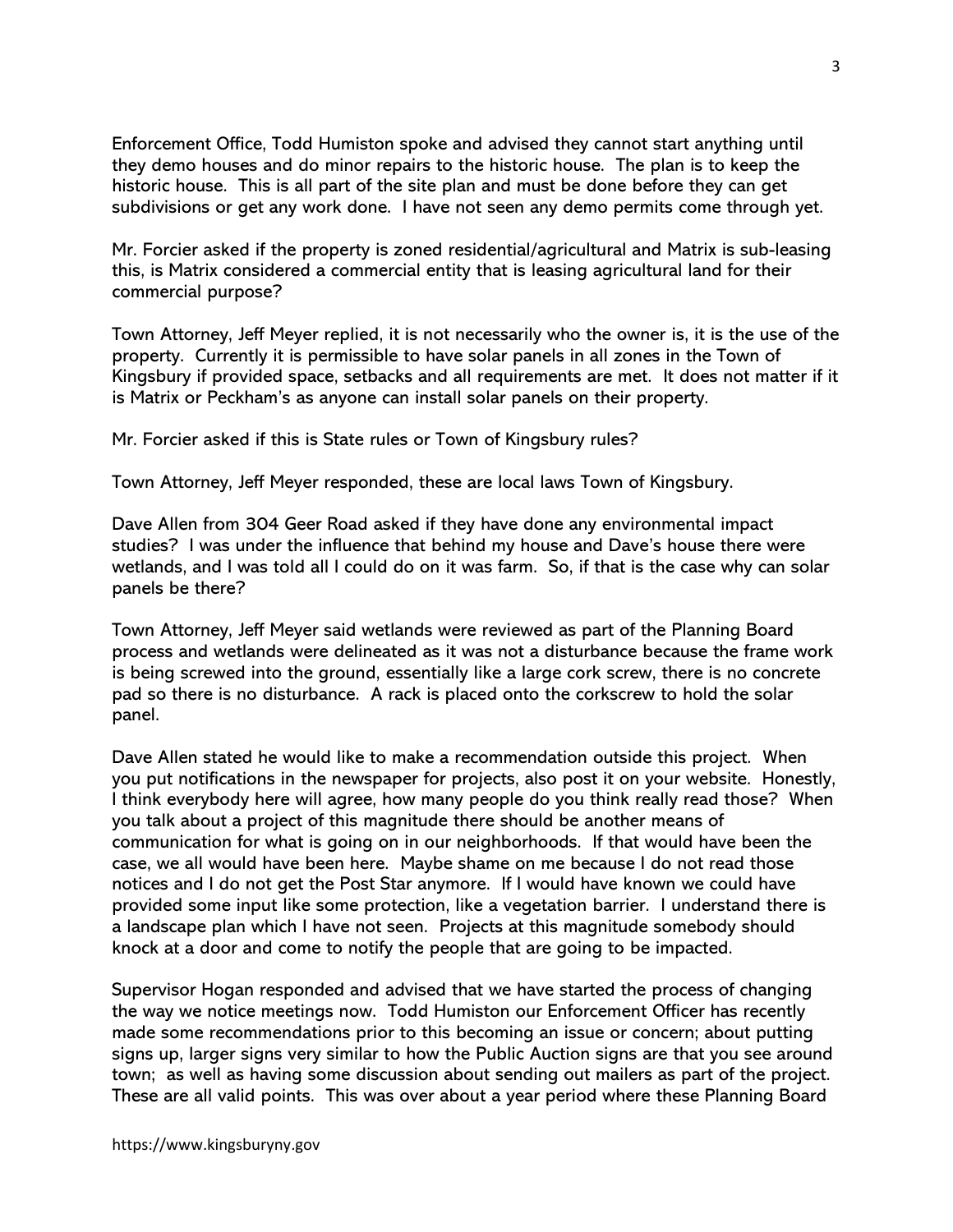meetings have occurred. We do our best, but we have 2 or 3 people come to our meetings at given night. I am glad you are here; this where sometimes it is after the fact and that is the challenge.

Lorraine Forcier from 318 Geer Road said she was completely frustrated over the entire process because the minimum obligation was met, and I feel like my opportunity to have any input has been completely taken away from me, it is a done deal. What can I do at this point? I cannot do anything. There was a notice in the paper two times, in the classified section. Your home is your biggest asset, it is your jewel, you want to protect it and that was completely snuck under my nose and taken away. No one was at the meeting because no one knew about it. I believe at one of the meetings a gentleman was asked is there anybody here? No one was ever there as we just found out about this 2 or 3 weeks ago. It has been going on since 2017, a long time. What is the magnitude of this project? I heard it is in the millions of dollars. How does a project that is that big and has an impact get past people for 2 years?

Supervisor Hogan answered, people do not come to public meetings.

Mr. Forcier said I am glad you are taking steps to address this in the future, going forward. It is too late for me but I hope it does not happen in the community again elsewhere. I hope in the future you notify the public in a bigger way, for projects of this magnitude. I will contact Matrix myself; I have interests.

Supervisor Hogan said we are certainly moving forward in that direction and asked the Town Attorney if by coming to a Public Meeting does the public have any grounds to deny the application approval, based on the way the laws are written? Attorney Meyer replied no.

Greg Couture 282 Geer Road stated Peckham is huge. You would think that they would have the decency to tell us that something about what they are doing in our neighborhood. If you have objections on that please come to the meeting.

Supervisor Hogan replied I'm glad you brought that up because on September 18th Mr. Doud, who represents Matrix, the company that is leasing a space from Peckham, indicated in the Planning Board meeting he said he likes to make contact with the neighbors before hearings so that he can show them what the project will be. I contacted Peckham last week and asked to their knowledge was that ever done? They did not know. I am going to base on the input we are getting tonight that that was not done.

Todd Humiston said he was told that that was done when reviewing the landscaping plan.

Supervisor Hogan advised neighbors they had the option to reach out to those companies as well.

Councilwoman Havens shared a similar story when she and her husband considered opening a truck/tractor pulling park on 40 acres on route 4. Over the years they contemplated on what to do with it and in 2016 they researched it and went to the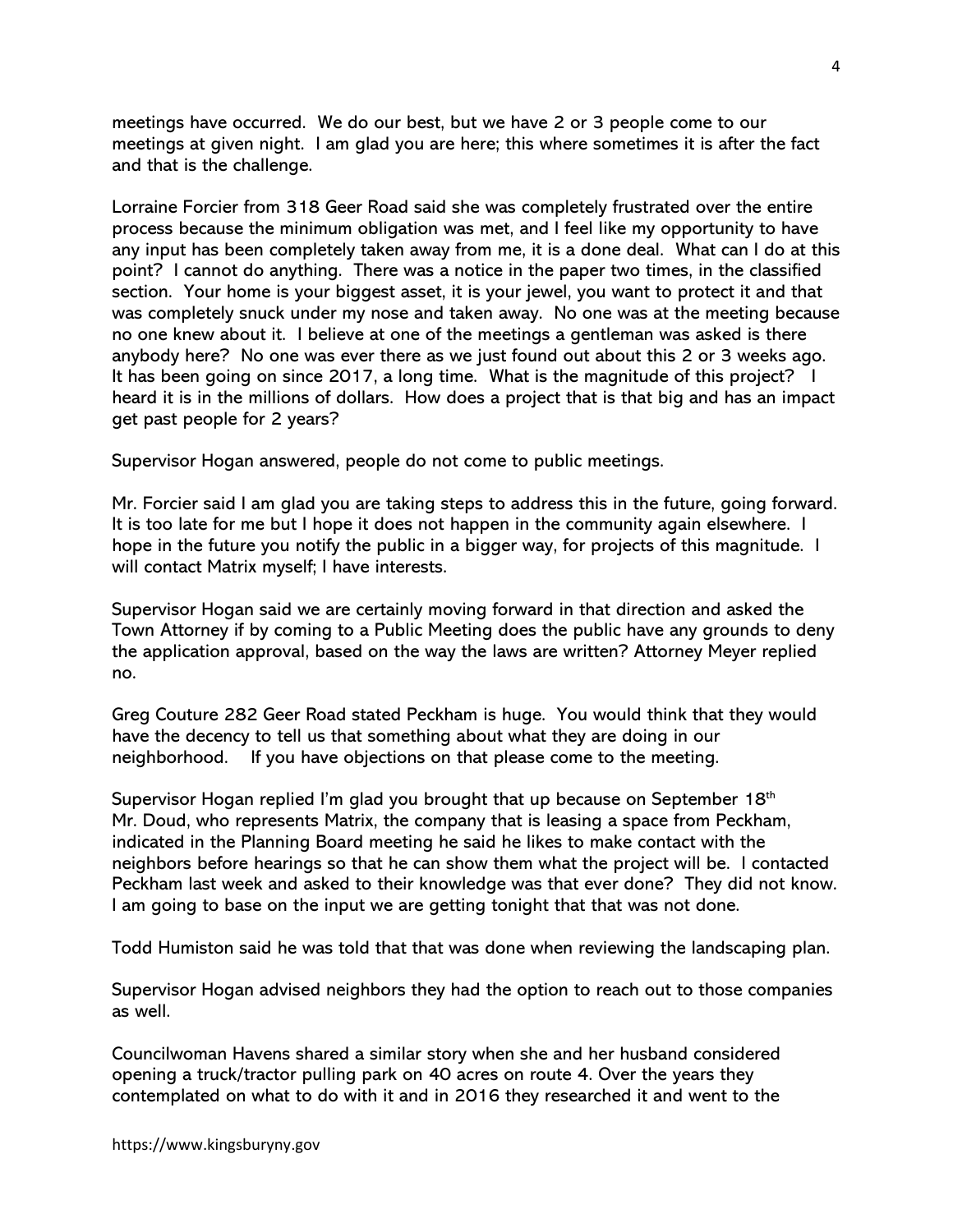Planning Board for approval. The first thing the Planning Board advised us to do was to notify the neighbors and if you have the neighborhood support it would be beneficial to your project. We did not have the ability, never found the time to talk to the neighbors, so no one knew about our pulls and it was decided not to pursue the pulling park. Councilwoman Havens agrees with all the comments from the residents of Geer Road regarding having no notification of the proposed solar farm. She agrees better communication is necessary to move forward.

Dave Allen stated Matrix has a lot of gall coming and wanting a tax break for the solar farm. We are in the middle of a pandemic and we all know our taxes are going up. They are making millions of dollars and we have to give them a tax break? They are going to ruin the value of our homes and property. Give us a tax break, you are giving them one.

Supervisor Hogan comments what you are referring to is the PILOT payments they are requesting. Just so everyone is aware and one of the questions from Mr. Forcier was asking if this is a done deal and moving forward. I do not get the impression this is a done deal yet. This was public information discussed at the IDA meeting. You will hear me be very vocal at the IDA meetings, in opposition. It was advised to me that they are not moving forward unless they get a pilot arrangement from the School and the County because those are the big tax numbers. The school rate of thirteen dollars per thousand is big and the County tax rate is approximately six or nine per thousand. I was advised if they do not get that it is not economically feasible to move forward. I can tell you the County voted against providing pilots. My opinion is they tried to circumvent the school, town and county and tried to work with the IDA for a pilot. The IDA considered a pilot and since have voted against a pilot. Based on my conversations with the school district officials they have been historically opposed to offering pilots, particularly over 10 years. One of the reasons the IDA took up the discussion is because Governor Cuomo signed a Excel Rated Renewal Growth Recovery Act in the early part of 2020 and as part of that they wanted to look at the IDA to give them a County wide pilot which would essentially supersede the Town, County and School. They did not do that. I think Mr. Devine probably went to the school board meeting to make sure that if the Matrix shows up to request the pilot, he is going to be there to vocalize his position against it. I encourage you to keep an eye on the agenda and if this topic comes up to go to that meeting. I am not in favor of pilots with these people and made myself clear on this. I am not entirely sure this project is moving forward without a pilot.

Councilman Haessly asked would you explain to these people what optout means, so they have a better understanding?

Supervisor Hogan explained New York State has a law called RPTL487. Some years ago Governor Cuomo initiated that Real Property Tax Law which essentially said every community school in a municipality in the State of New York is automatically opted in so you must negotiate a pilot for solar rays or you have the option to negotiate a pilot with solar rays if you remain opted in.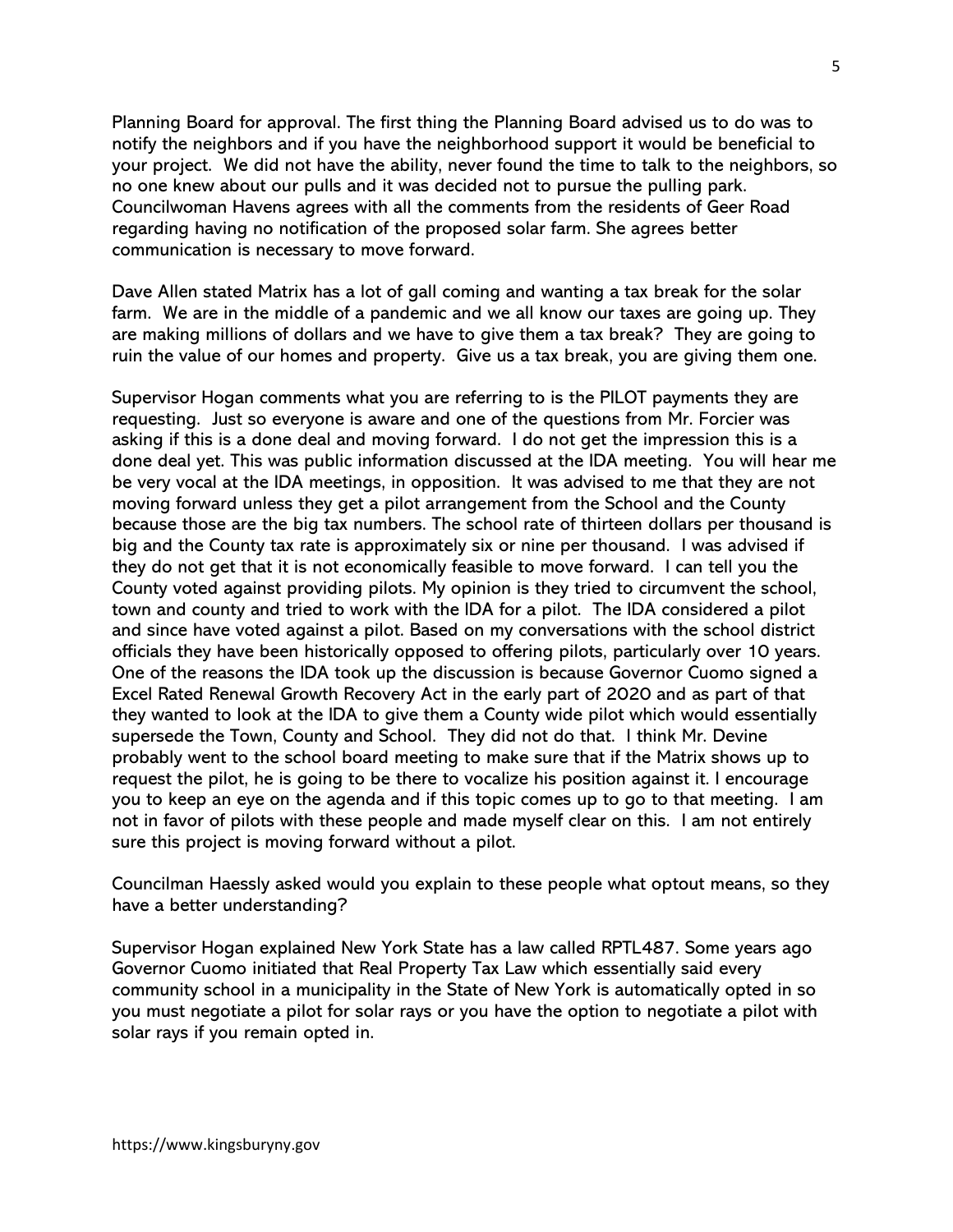Town Attorney Jeff Meyer solar, wind, global energies are essentially exempt from taxation, but municipalities can opt out of that exemption and essentially tax it as a paramount development.

Supervisor Hogan stated if you stay opted in you have the ability to negotiate a pilot on your own. Municipalities have the authority to then say we are not going to do that, we're going to optout and we are going tax it just like you would the Hogan farm or your house or anybody else's house based on the assessment that our assessor comes up with. Washington County has opted out it was a 16 to 1 vote, and I voted to opt out of that. The school district to my understanding also opted out of that law. The Town of Kingsbury has remained opted in. There are some benefits to be opted in. In my opinion you retain more authority and control over the process. We have remained opted into that process and we have a solar law that is in place that spells out exactly what in lieu of taxes will be in our community, but it is only for 15 years. Most of them want 25 to 40 years. That is kind of the difference between opt in and opt out. Right now, most of these solar companies would like everybody to have one authority that could negotiate a pilot that will satisfy everybody in the county. The authority in Washington County, was the IDA. Several weeks ago, and after about a month and a half of discussion, I made it very clear we do not want you to have this authority. We do not want you doing any of this on our behalf. Leave it, stay out of Washington County and stay out of Kingsbury is the message I sent. The IDA voted not to undertake solar pilot arrangements, there will be no solar pilots for the time being. They can change the policy tomorrow but right now they got the feedback that we do not want them negotiating solar projects on our behalf. So now they must individually negotiate with the school and the county. As Dave Allen had said, our assessor can come in, make a determination and an evaluation on the assessment. Dave Allen had asked what they are worth; Supervisor Hogan heard anywhere from thirty million or today they think it is six or seven million. The assessor thinks it is worth fifteen million. Right now, at fifteen million between the county and school tax they would pay that per rate on the fifteen hundred that is a significant number and my understanding is they are not comfortable at that number at this time. That is why I say keep an eye on the county and school agendas. I think that is where that next step will be at the school board. I cannot say for certain but that is what I would recommend.

Supervisor asked if anybody else had any questions or public comment?

Councilman Haessly mentioned the state of New York announced a big plan for solar energy the New York State Energy Development Authority and they are going to contract people to look for good sites to put in solar. With that right now we do not have a lot in place to say we are going to protect farmland and we do not have a lot of input in that. The state of New York is looking for a lot of places to put solar in and that is why this board is looking for how we are going to address the zoning requirement for solar. As part of the pilot agreement this board has put together an agreement or resolution law which says they are going to be taxed on equipment based on per megawatt of power they produce. The land value remains with the assessor. They are going to know their numbers of what the power is going to be with their panels. Our dilemma right now is that they state is looking for our farmland and Mr. Devine said they are going to use up all that usable farmland. Currently I know a farmer who has stopped all farming and he told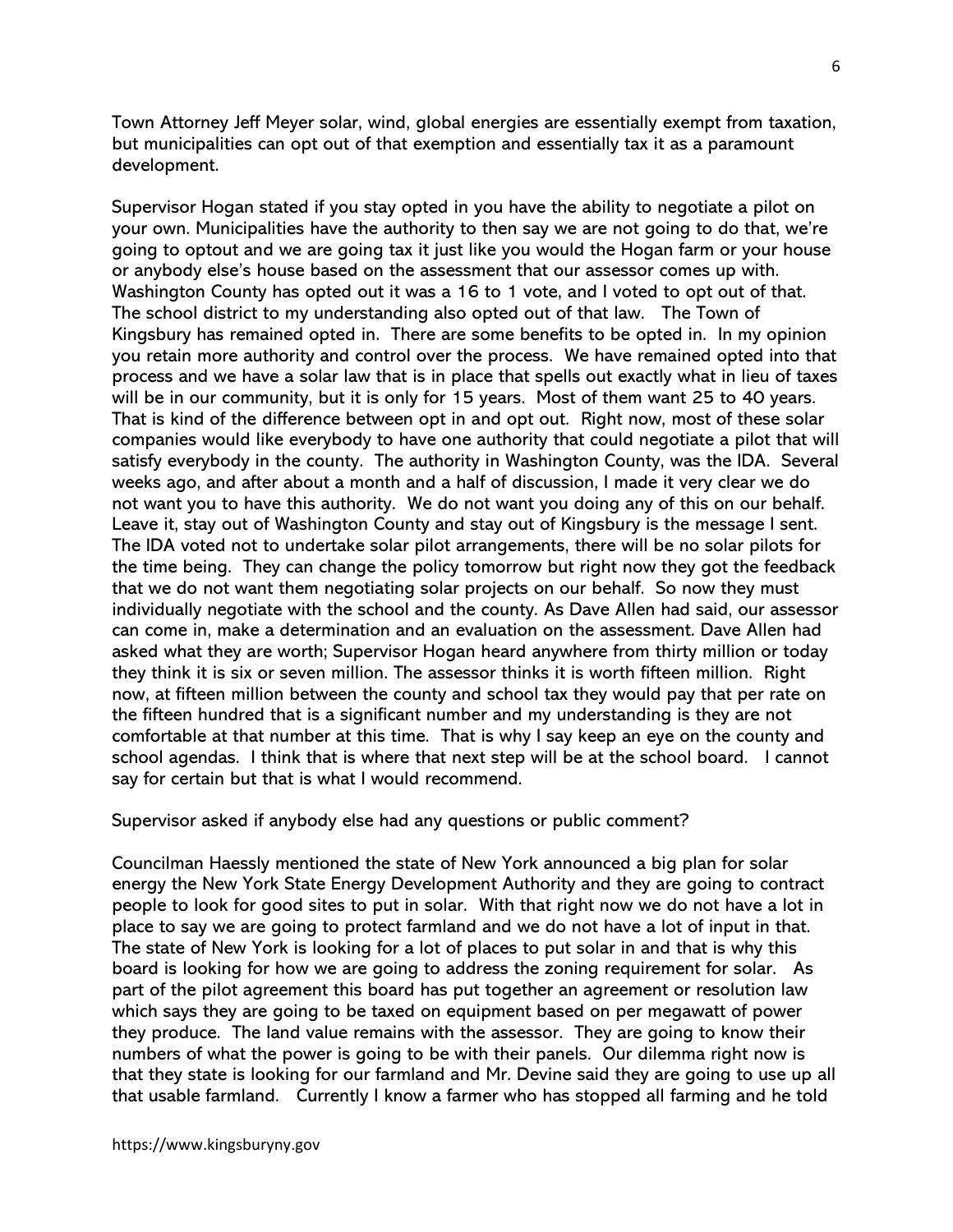me he is being paid ten to fifteen dollar's an acre. When these solar companies come in, they will pay a lease agreement that exceeds that a little bit, but more than that they pay all the taxes. The owner of the land gets the agricultural exemption on their taxes. Given the choice if you were a land owner and someone said we will give you so much per acre and we will pay all your taxes or the county is just giving you a agricultural exemption which way do you think he is going to go? They are going to take whatever gives them more dollars. That is going to take away our agricultural land for solar power. Some of you may be aware there is also a power deal bringing power from Canada with a line goes through New York City. It gets buried from Lake Champlain through the town of Dresden where it pops out of the ground and is a single cable filled with copper. That adds to our base of assessment and is taxable.

Therefore we have a moratorium so we can look at all of this and manage where solar farms go in. The point is we were caught a little off guard in my opinion. The state is pushing this on small towns.

Supervisor Hogan broke in and said back in April a cluster of these came up from the Governor's office and they had identified priority zones. Priority zones were landfills, brown fields and abandoned sites. Councilman Mr. Doyle and I have a conference call to discuss solar panels on the Kingsbury landfill. It does not make sense to put it in an agricultural field. That was one of the concerns the Board had and decided to issue a moratorium. I am personally not in favor of these going into these green pastures out in the middle of the country where people buy land for the view. You did not by land out there so you could be next to the library and the bus route. I hope you know I am sensitive to everything you guys are saying. I listened to everything everyone is saying tonight, and I am not entirely certain it is a done deal. I think there are some other things that need to fall. I think the pilots are going to be a big piece of this as well.

A neighborhood guest spoke up and said our voices can be heard now. Before we knew nothing about this.

Supervisor Hogan responded and said well I will tell you again we were harping on the pilot issue for the last two months and we have video proof of that and if you ever want to listen to the audio and video of the IDA meeting I would encourage you to do so and that was at the support of this board. They were all supporting me as well encouraging me to have those conversations and I did.

Resident Dave Allen said we have a dairy farm over on Vaughn Road that has been outgrowing itself for how many years? There's cows and cows and cows, there is no land left in Kingsbury to buy, between Walker and Ideal Dairy, they cannot get grants if they do not have land to feed their cows with the solar farms they are putting in.

Supervisor Hogan replied you will hear some farmers say we want the right to be able to do what we want with our land. In Moreau the farmers are saying we want to be able to put solar panels on their farm because it helps us pay the bills. It is a balancing act. It is a challenge. I understand, I think it was Mr. Forcier who said people have the right to use their land they want to. Whether you agree with Peckham or not it is their land. We wish they approached it a different way.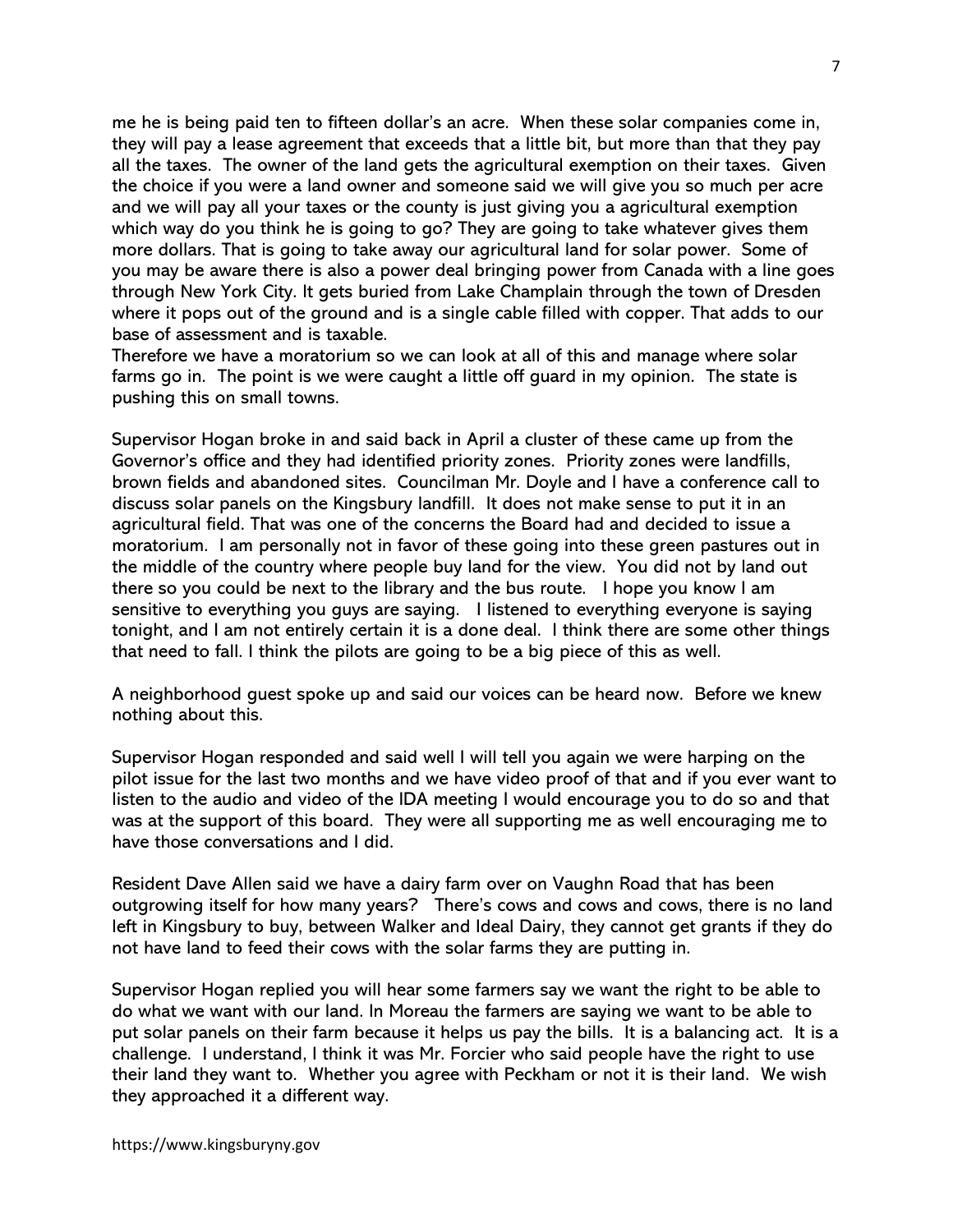Mr. Forcier agreed with the planning board, the moratorium as that is what is important. This project, the way I look at it, it is what it is but going forward it is a balancing act between property rights and business to be profitable, continue to grow and as well as taking care of the residences. I trust in what I have heard tonight it sounds very good. We are trusting you to kind of watch over us. Watch out for us a little bit I know that is difficult, you have a lot of interests, thank you.

Councilwoman Havens wanted to add there is nothing more powerful than a grass roots effort and nothing more satisfying than a grass roots effort that accomplishes its goal for the positive benefit of the group, via residents, neighbors. I just want to encourage you from here going forward. Whatever it was that brought this to your attention take that energy and enthusiasm. Kitchen readings go a long way, come together as a group of neighbors, meet, discuss it and share information. Someone may have time to organize, somebody has time for one meeting, somebody has time to share something. Do that, from this process forward and hopefully we get a resolution to your satisfaction that everybody is comfortable with and you will all be part of the process. It is very empowering as a grass roots effort. Good luck.

A town resident asked where are the maps?

Supervisor Hogan replied Todd can get those for you.

Enforcement Officer Todd Humiston replied he could get landscaping maps.

Supervisor Hogan asked if anyone else had any comments, any topic? No replies. Thanked everyone, said we really do appreciate it.

Supervisor Hogan moved to item #I on the agenda, the Greater Glens Falls Agreement. He verified the Board received a copy from the Town Clerk and verified that the Comptroller reviewed it and is comfortable with the agreement. A motion by Councilman Doyle, seconded by Councilman Washburn and carried by a vote of 5 ayes giving permission to Supervisor Hogan to sign the Greater Glens Falls Transit Agreement.

Supervisor Hogan moved to item II on the agenda; for Board approval for Judge Malvuccio to apply for a grant from the Justice Court Assistance Program. Supervisor Hogan stated you may recall 2 years ago under our prior Comptroller and prior Town Justice the court submitted a grant request to pave the parking lot. We got the grant, unfortunately the grant needed to be used in a specific time period and was not completely used, therefore the Town needed to return the unused portion of the funds. Justice Malvuccio and Court Clerk Laura Barody are resubmitting for the remaining funds. Supervisor Hogan must draft a letter saying the Town Board supports the Town Court in submitting that application for those funds to pave the overflow parking lot. A motion by Councilwoman Havens, seconded by Councilman Doyle and carried by a vote of 5 ayes giving permission to Judge Malvuccio to apply for a grant with the Justice Court Assistance Program.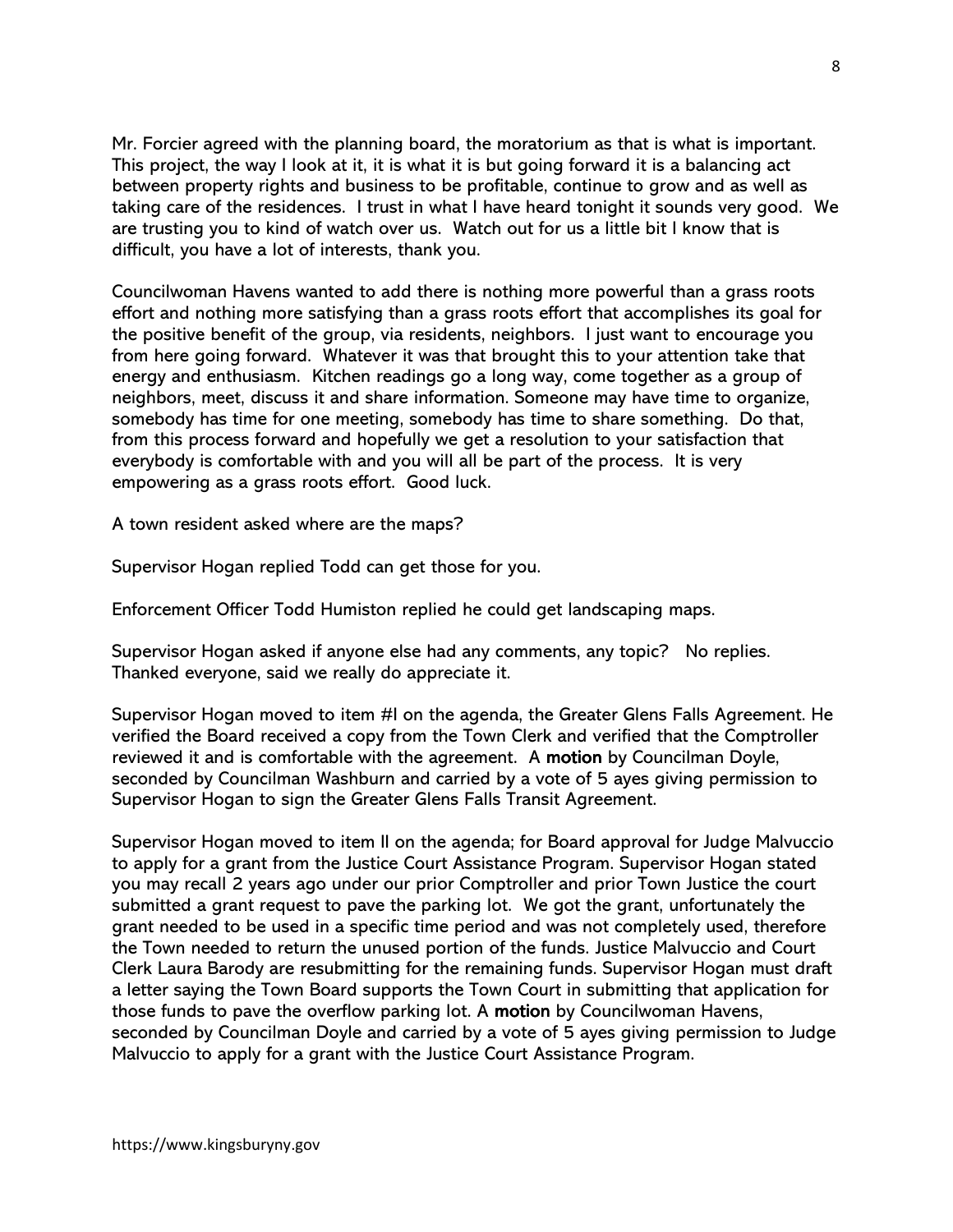Agenda item III is a Court Parking Lot discussion. Councilman Haessly stated we are looking for a grant fund so the Town will hold off any further discussion at this time.

Supervisor Hogan stated the Town received the grant in March two years ago and we are hoping it will be a similar timeframe. Highway Supervisor Graham has already started the process of getting estimates to submit with the application. The photographs are done and the final piece to meet the October deadline is the letter of support from the Town Board. I am going to draft a letter saying our Town Board by resolution dated September 8<sup>th</sup>, 2020 supports this application.

Councilman Haessly explained where the additional land/parking lot was and why it was needed for court for additional parking; especially in the winter to get vehicles off the street. The grant would save the Town money. It costs about \$15,000 to \$20,000 based on quotes obtained by Highway Supervisor Michael Graham.

Supervisor Hogan moved onto item IV of the agenda, Employee Retirement Discussion. Councilman Haessly said we have one employee that is eligible to retire now, especially if the state offers retirement incentives. He has special technical skills that will require at least 6 months to a year of training for a new employee to become sufficient at this position. The Board discussed hiring an individual at a previous board meeting. Councilman Haessly recently had a conversation with our employee, and he said it might be just a few months for a deal to come through for an early retirement. You may know the state is in fiscal tough shape and one of the ways they manage their problems is to offer special early retirement.

Councilwoman Havens recently spoke to this employee and asked if there was a job description to what he does. He did not know and she asked him to write a job description. If he could give us a list of duties that would help us decide where to go to look for a replacement.

Supervisor Hogan asked is this a highway department employee? Councilwoman Havens replied yes. Is the highway employee under Highway Superintendent Graham and is he getting involved in this? Supervisor Hogan asked Superintendent Graham if he had someone in mind? He responded he has someone; we have looked at someone and it has been discussed. He stated he would have to work under the current Water Superintendent's license for a year. The new employee can still work under the retired persons' license.

Councilwoman Havens asked do we have a highway employee retiring in October? Superintendent Graham answered yes. Councilwoman Havens asked does the town do anything? That will be discussed in the Highway Superintendent report.

Supervisor Hogan asked about agenda V Salary Survey was that also included with the Retirement Discussion? Councilman Haessly replied we are going to hold it until the Comptroller is here. Supervisor Hogan said we would table Salary Survey until next meeting.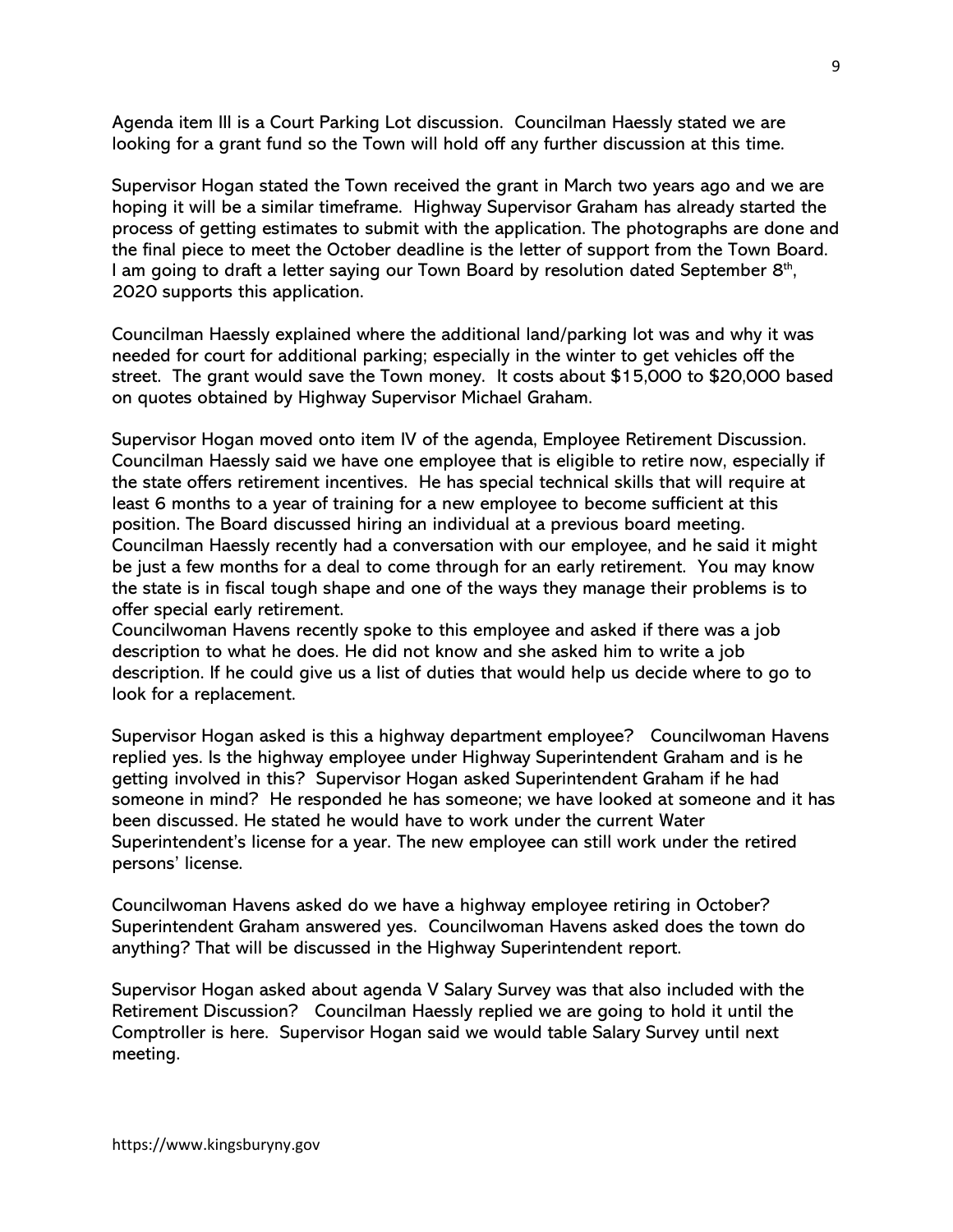Supervisor Hogan moved on to agenda item VI Discussion to Schedule a Public Hearing to Rescind Firearms Law – Chapter 136 of the Kingsbury Town Code.

Councilwoman Havens said in our last meeting in the discussion about firearms on Town property, Enforcement Officer Humiston had mentioned polling everyone that worked in a town building. She chose to contact people outside of work hours so that anyone could speak freely. She asked them their opinion on allowing firearms on Town property. Before I give you the tally on it, I want to say this it's in my human nature and running as a republican and who I was going out and looking for votes I knew the majority of the makeup of a lot of the board of the people I spoke with and everyone had an independent answer. Everyone spoke professionally, confidently, shared their opinion and it is a mixed bag of answers. We have intelligent independent thinkers that work here, and I was so impressed by it. I was really impressed by everyone's kindness and answering being honest and they gave me their answer so that I could categorize and substantiate their answer with different comments. Simply I am going to say that the answers came this way; there were six people that had no preference either way two supporting rescinding the law, there were six keeping the law as is, one was a no response, two were conditional responses, one was I did not poll because they were retiring immediately and two people that I called twice each and did not reach them but will before a public meeting is conducted. I will find out their answer and add it to the poll because I think everybody must be included. My personal feeling it was true as you can see a mixed bag of answers. There was no compelling answer one way or the other. So, what I would like to know is what the residents feel? A gentleman came in my store last week and he was doing an amendment to his pistol permit and he lives in Warren county. They are doing it all by mail. He purchased his firearm in the evening he came back the next morning and I said that was fast. He said remember our government works for us and I found that very enlightening in that moment. I thought I am going to make sure whatever I am doing I am going to work for the residents. So, we here at the town, work for the residents. I would like to move a motion to rescind Law #136 per the document that you have there and request a public hearing so that we can hear what the residents can think about this law.

Supervisor Hogan said O.K. asked if anyone would like to second? Motion seconded by Councilman Haessly. Supervisor Hogan asked for comments? A Town resident asked what is Law #136? Councilwoman Havens replied right now there is a ban on firearms on town property and rescinding it would allow firearms on Town property. Supervisor Hogan asked the Town Attorney Jeff Meyer if rescinding that law would allow somebody to walk into Town Hall with a shotgun strapped to their back and attend a public meeting? Town Attorney replied yes.

Councilman Doyle stated he did not think this was the direction the Board was going. He thought the Board was going to make some adjustments to the existing law and we still have the issue with court which is in here. Attorney Meyer stated is a law with the Office of Court Administration not allowing firearms in the court office. He does not think the Board can just rescind without putting something in place with some type of restriction in place. He stated he supports the  $2<sup>nd</sup>$  amendment, but as Supervisor Hogan just pointed out there is a difference in long guns and handguns. The gentleman that was in our last meeting said I would be ok allowing long guns on the property but not in the building. If someone came in to get a hunting license you don't want to make them unknowingly in violation by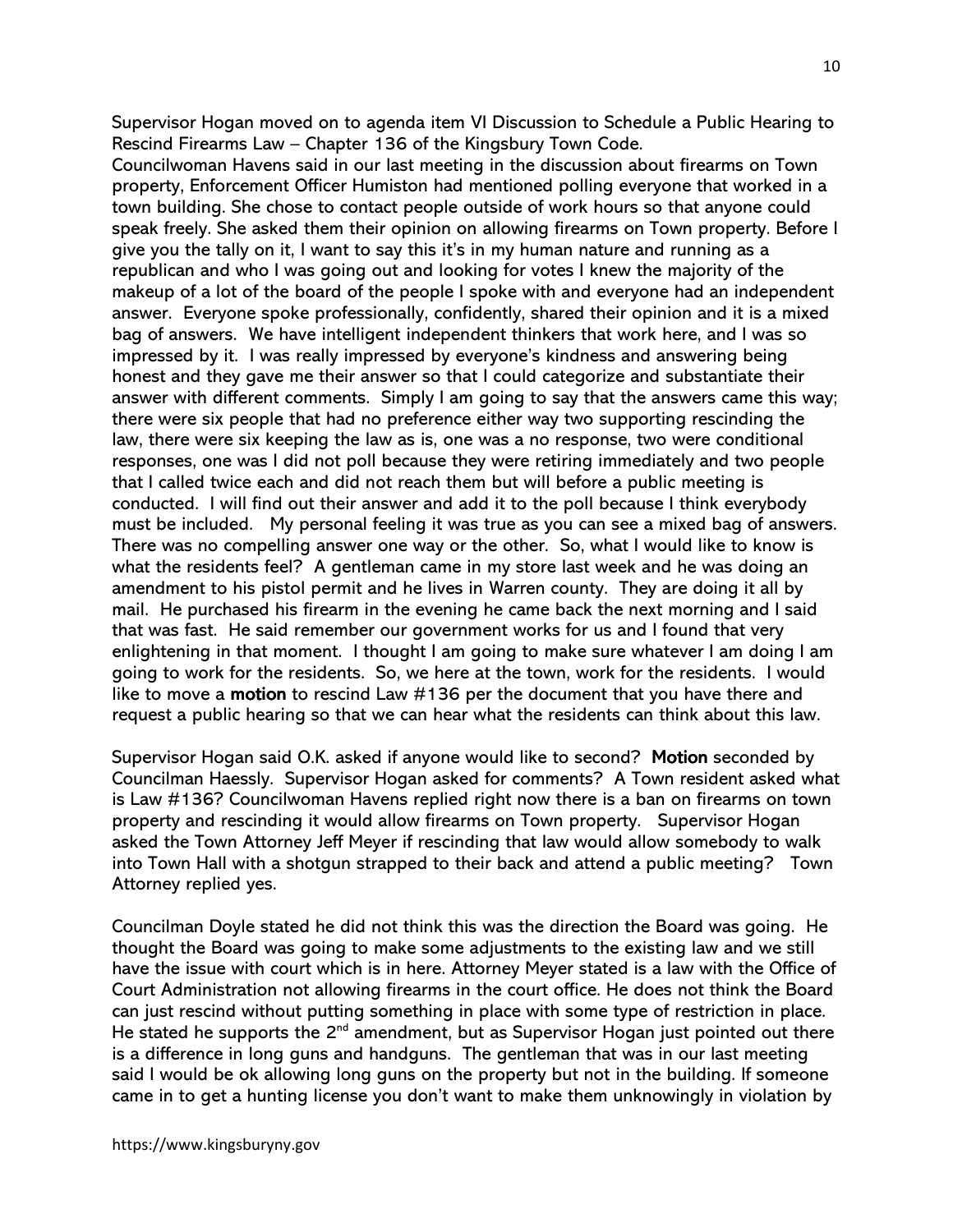leaving their firearm in their vehicle, but they don't need to bring their hunting rifle into the building to get a hunting license. A licensed concealed carry holder, I thought, is where we were going, and I am certainly ok with anyone licensed without restrictions would be able to carry. That is where I thought we were headed; those are my comments.

Councilwoman Havens said after the last meeting, that evening and the next day her son's girlfriend (who is a law student) and she were going to write a new firearms law. She searched all night after the meeting for laws that structure firearms that do not ban them. She could not find anyone that had one. We could not find municipalities that ban firearms. She spoke to Attorney Meyer and he referenced some and brought me up to speed. What I she found was a lot of laws detailing what you could do, with the absence of the restriction. So, more words being put into a law could then put us in another jeopardizing situation, wording or rewording. What she found was the absence of laws detailing stuff myself. What she did think about law abiding citizens will always be law abiding citizens. If someone chose to do something wrong, there is no gun law on the books today that has ever prevented or mitigated any type of an incident that that law was written to justify it. Federal background checks are very important, and they are very good. She knows that because that is what she does. Beyond a federal background check your history is on file with the FBI. No gun laws put on the books have ever hindered a crime. There has never been anyone that has stopped doing something because of the laws. If somebody was going to do something that becomes a mental incapacity that no one can foresee. She says this from experience. Councilwoman Havens went on to describe her daily firearm experiences. She always feels safe even when denying a sale and not uncomfortable. In the end she did not want to reword the current law.

Councilman Washburn commented Dana brought up a good point where a law abiding citizen isn't going to do something to jeopardize but if it is not against the law and somebody was to try and intimidate and bring in an AR15 or shot gun and they were upset, they could be a law-abiding citizen and make us all very uncomfortable in that situation. Where if that same person came in, they had a carry concealed the second they show that they are breaking the law. At that point they can be arrested. If they carry a long rifle in here, there is nothing we could do if we do not have a law in place. There was some conversation about what kind of law would be broken. Supervisor Hogan stated if the Board rescinds the law the Town could be subjected to someone entering Town Hall with a shotgun in their hand.

Town Clerk stated she sells the hunting licenses and if the law is rescinded, they could come in and buy a hunting license while carrying a shotgun and I cannot say a word? Supervisor Hogan spoke and said if they have a shot gun or long rifle and the current law is rescinded immediately my understanding is yes, they could do that. The Town Clerk replied she would not be comfortable with that at all and does not think anyone in the office would be. It would be very intimidating

Todd Humiston interjected it is a security risk too. There is a reason the government buildings do not allow firearms. I have been stationed in Alaska, Texas and Oklahoma that are pro-gun states and government buildings do not allow firearms because it is a security risk. You see a gun on government property it gives you time to protect yourself or react.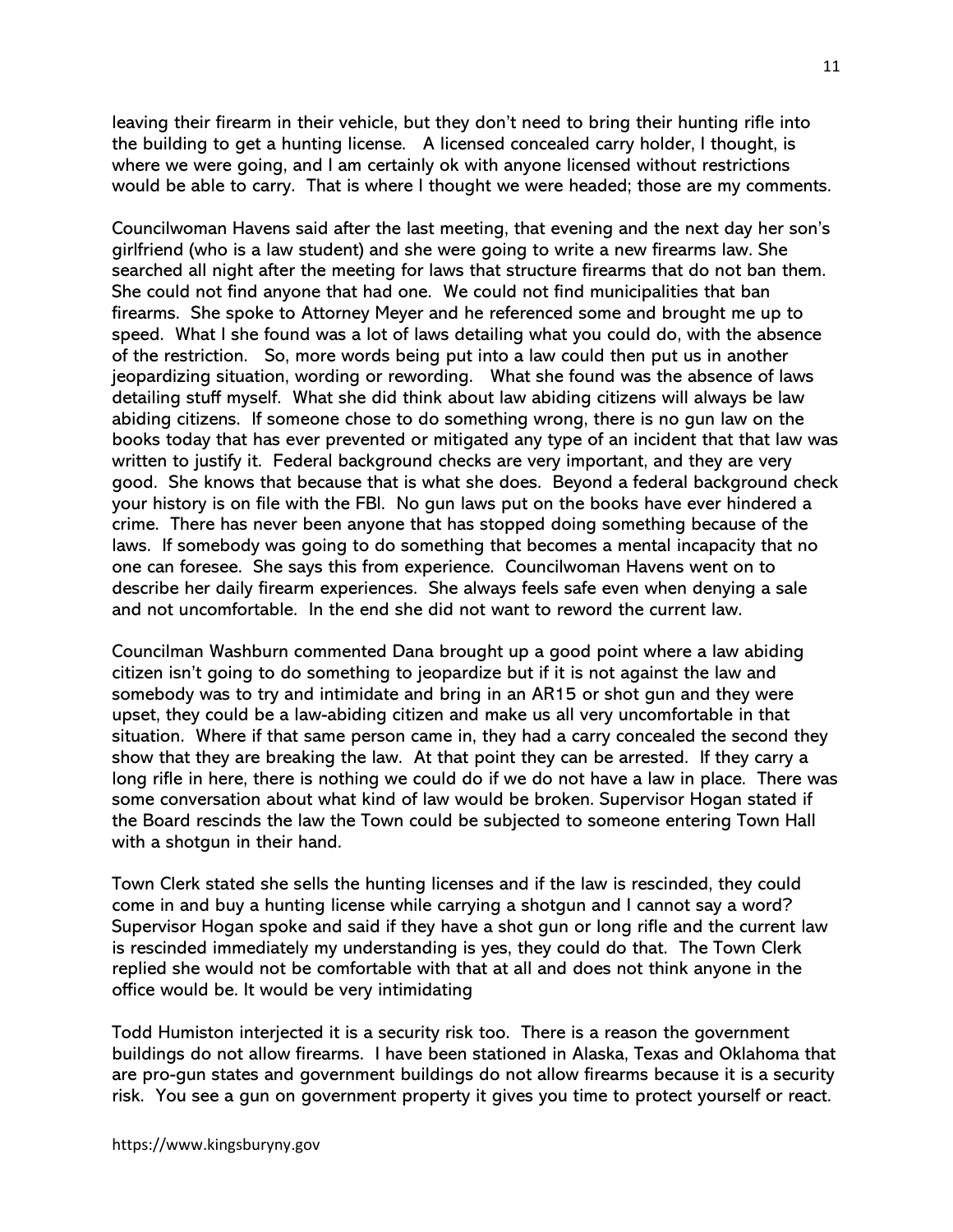If you allow it, it will become second nature and you will not know when a criminal or nonabiding citizen is there. They are political buildings, and we are in a very high political time in our country right now and this is a bad idea. In Alaska you can buy a handgun and conceal it immediately, no background checks or waiting period. You can sell them in a high school at gun shows. You can buy it, carry and conceal it immediately. Yet, you cannot carry on government property.

Councilwoman Havens spoke and said in all due respect to everyone there are government buildings in towns in our county and outside of our county Essex, Washington where they do not ban them. The question would be in all those towns that have never had a law on the books how many of them have had an incident? For instance, someone goes and buys a hunting license and carries their gun in the building; from all the hunters that come into my store that is just not the way they operate. How many of these entities that do not have a law on the books and have had an incident?

Supervisor Hogan commented we have a law in place right now and we are within a 1,000' of two schools. I do not think there is any or a good, reason to rescind the law. I am a  $2^{nd}$  amendment supporter as well, I have a carry concealed permit, I would not want to rescind any of these laws. The law is written now where we can make exceptions where we need them. I think any change is just poor policy from the Town of Kingsbury. Would anyone else like to make any comments?

Councilman Haessly commented I do not agree with that.

Supervisor Hogan asked what do you disagree with?

Councilman Haessly yes, I personally disagree with that. I do recognize there are some concerns and obviously there is some middle grounds that allows for concealed carry permits in a holder and provide for the security of the building. I also drafted what could be an alternative that would address Councilman Doyle's, Councilman Washburn's and the Town Clerk's concerns.

Supervisor Hogan commented we have a current motion on the floor to address the current motion and we must address that first before we go onto the next one. Any further comment on this specific motion that is on the floor? Any comments on rescinding the current law in place right now? No replies. Let us take a vote; In favor of rescinding the current law #136 of the code of the Town of Kingsbury?

Town Attorney Meyer corrected Supervisor Hogan and said it is introducing a local law and scheduling a public hearing; the resolution is not to rescind the law. The proposal is a written law to rescind that chapter and the resolution only sets a Public Hearing at a later date.

Supervision Hogan stated we have a motion. Councilman Doyle stated since this is just to get public input he would vote in favor of allowing the Public to comment. Supervisor Hogan stated he is a no.

https://www.kingsburyny.gov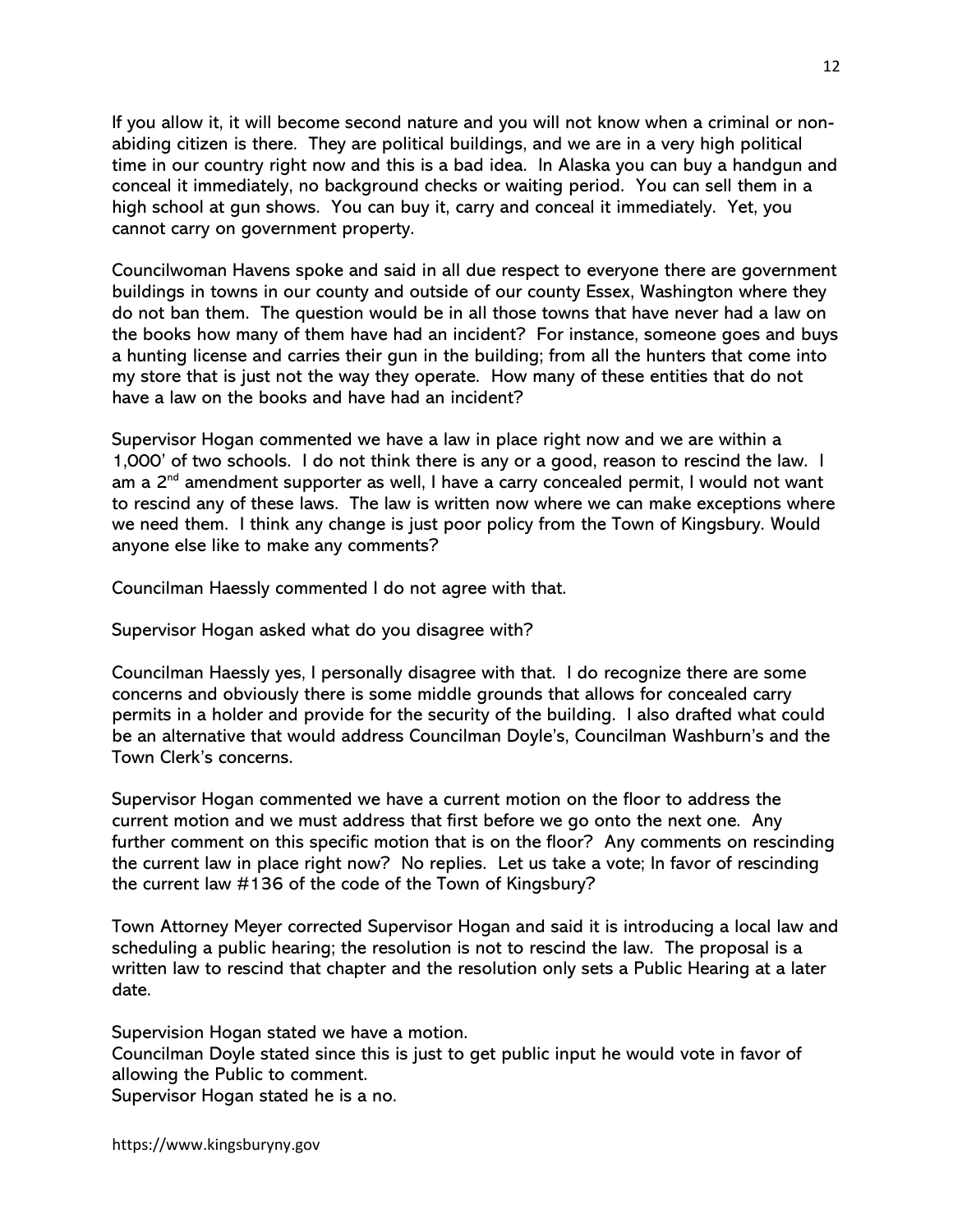Councilman Washburn agrees with Mr. Doyle if the public hearing is only for comment; he is not 100% in favor of rescinding the law and if it is just a conversation piece to move unto the next step he is in favor of it.

Councilman Haessly stated he is in favor of having the public hearing to review if whether the Board should rescind or replace the law.

Councilwoman Havens stated yes, and the intent is so have a public hearing to get resident input.

Supervisor Hogan stated the motion was carried,

Roll call vote:

Councilman Doyle - Aye

Supervisor Hogan - Nay

Councilman Washburn – Aye

Councilwoman Haessly – Aye

Councilwoman Havens – Aye

A motion to schedule a public hearing on September 21, 2020 to discuss the repeal of the current local law amending Chapter 136 regulating the possession of firearms on Town property. A motion was made by Councilwoman Havens and seconded by Councilman Haessly and carried by a vote of 4 ayes; with a nay from Supervisor Hogan.

Town Highway Employee, Mr. Sullivan questioned how the public will be notified? How will it read?

Supervisor Hogan explained legal notification is the Post Star, Town Clerk Board and our Town of Kingsbury website.

Councilwoman Havens asked if it is appropriate to put the notice of a public hearing on her Facebook page?

Town Attorney, Jeff Meyer answered it is permissible for anyone to drum up support in opposition in any way manner they see fit.

Town Highway Employee, Mr. Sullivan commented due to the current pandemic if we had a large response you would not use this building?

Supervisor Hogan replied probably not. We would probably schedule in a special building.

Someone asked is there a reason this is not done by mail?

Councilman Doyle responded cost. Councilwoman Havens added it would probably be \$2,500.00 to mail to all residents, minimal. Probably a three-thousand-dollar expense.

Councilman Haessly stated he is in support of Councilwoman Havens; but he does believe there is middle ground on this issue which would be acceptable to everybody. He has prepared a draft which will not become part of this evening's meeting because there is a motion for a public hearing. His feelings are he does not want citizens who bring firearms in their car not knowing that there is a law on the books that they can be punished for the possession of a firearm on Town property.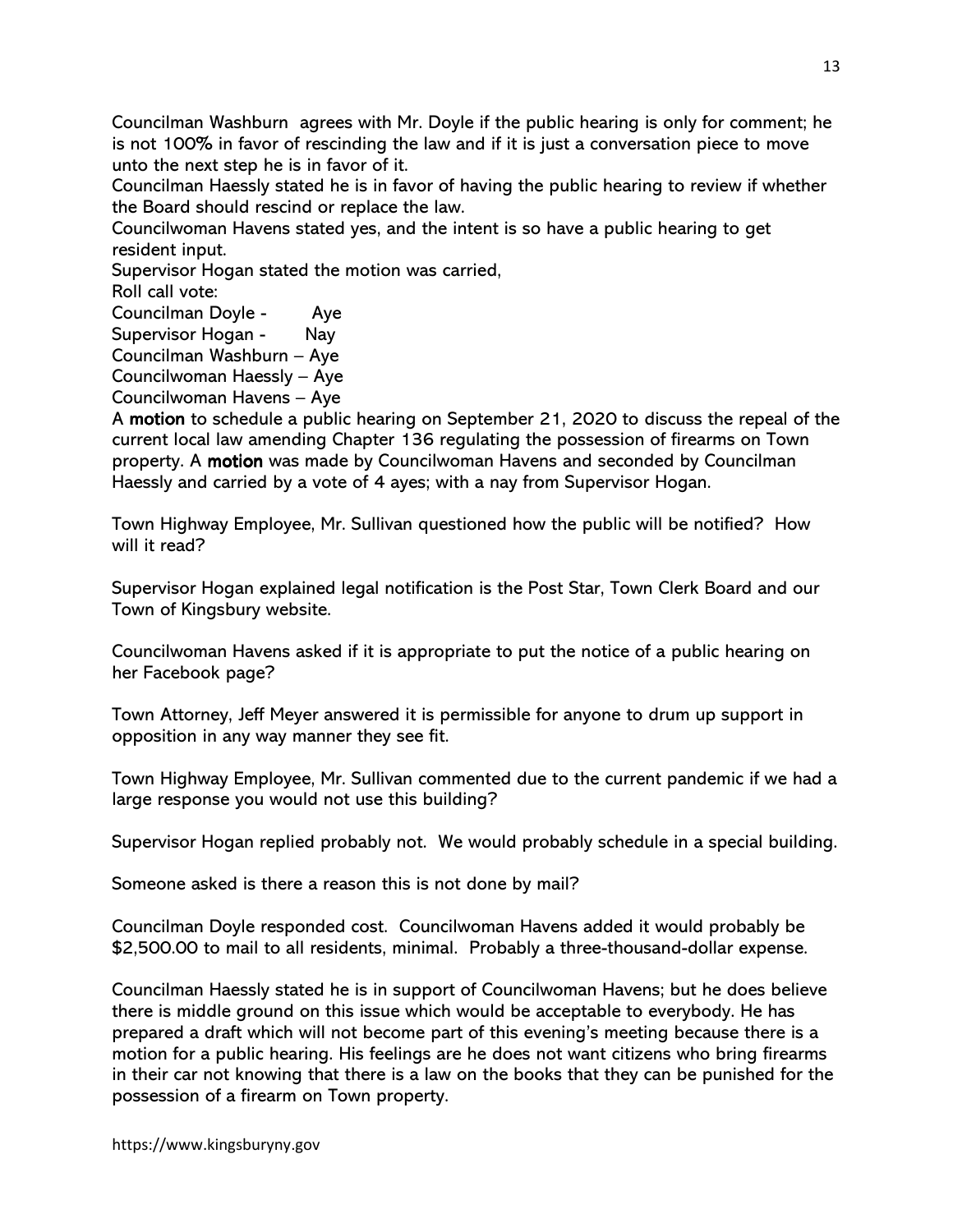Supervisor Hogan asked if anyone knew about gun free zone laws, regarding school districts in this location where you cannot have a firearm 1,000 feet within a school district and we are not private property.

Code Enforcer, Todd Humiston answered you cannot bring any gun free zones.

Supervisor, Hogan asked Councilwoman Havens and Attorney Meyer if they were familiar with gun free zones? Councilwoman Havens has not researched this issue; but will. Supervisor Hogan would like to know the impact of a gun free zone because we are within a thousand feet of schools. It does not apply to private residences from what Supervisor Hogan understands.

Councilwoman Havens stated she was looking into some of it with schools and it is probably good to know even the education on firearms is changing in the schools also. We have 13 to 16 schools in the area since 2018 that shoot competitive trap. The schools purchase ammunition and they do not allow firearms on school property because of the state laws. They are finding that this program has become highly beneficial in a short amount of time. At one time a Superintendent could authorize a firearm on school property but that may have changed last budget of the last election.

Supervisor Hogan asked Town Attorney Jeff Meyer to find out the laws in gun free zones. What would be the impact of being within a thousand feet of a school district would be? I think we need to know that before we make any changes.

Councilman Washburn asked before we get to our next meeting is this law in front of us the only law that is going to be discussed at the next meeting?

Town Attorney Jeff Meyer responded that it is the only law that has been introduced. In New York State to adopt a local law you need to have a public meeting on it and the proposed draft needs to be in its final form at least 10 days prior to its adoption. The public hearing is on that draft. That draft can absolutely change, and if it does change the public hearing would remain open or a new public hearing can be scheduled and noticed. If any changes were to be made it is not a situation where you can change it at that meeting and adopt at that moment. If changed at the meeting public hearing continued and once in final form, then it can be later adopted. If the law changes at the scheduled public hearing would need to be continued.

Councilman Washburn stated he would like to get it all on the table and be done with it, so we do not talk about it at the next six meetings. He also stated he would not be in favor of rescinding the law 100%, he is pro second amendment, he carries concealed but would not be comfortable with people being able to come in here with firearms, so he thinks the law needs to be tweaked. He feels it would be a waste of time if he, Councilman Doyle and Supervisor Hogan who all have concerns are not going to vote for it and should we make some changes now.

Councilman Haessly stated the Public Hearing has been set with a motion and I do not know if I can change that now unless you put another motion on the floor. Councilman Washburn stated unless we push it out and extend the public hearing to the next meeting,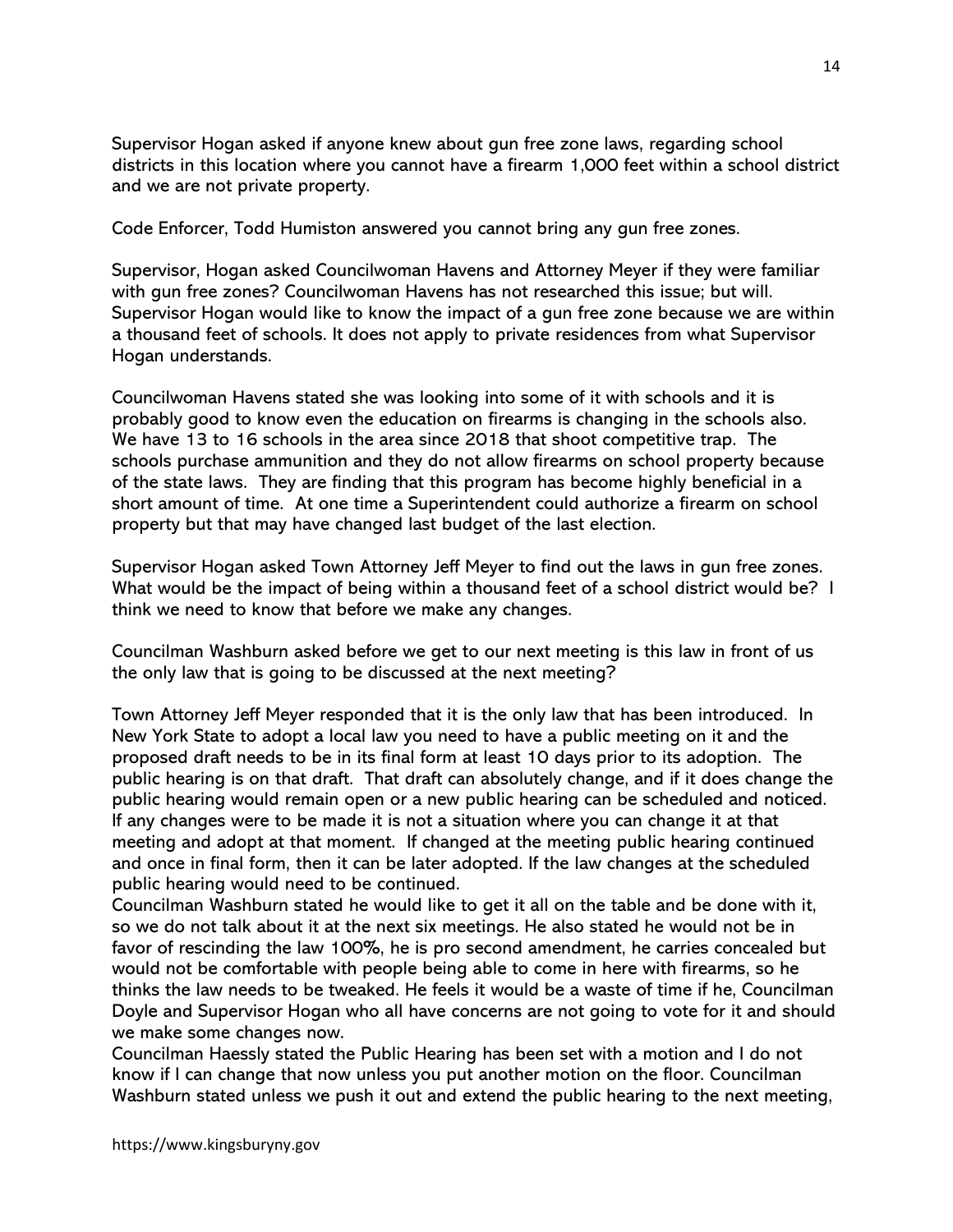it would give them time to discuss via email and come up with a draft prior to 10 days and have a final draft put together. Councilman Washburn asked Town Attorney Meyer if that was correct.

Attorney Meyer stated, possibly and what he is hearing is you would end up running afoul, you wouldn't be able to adopt it at that meeting and the Public Hearing would still need to continue in order for the public to see the final draft of the law and the Town Board to have the law in their possession to be able to thoroughly review so everything can be discussed and be in a position to adopt whatever that final version is. Attorney Meyer suggested the Board work through the issues now and then present it to the public. Councilwoman Havens stated she found the inspiration from a gentleman who said the government works for us. This is a motion to hear the public. She hates beating a topic to death and wants to be concise and be done with it. She put that motion forward because she wants to hear what our residents think about it.

Councilman Haessly stated we have a motion on the floor to schedule a Public Hearing but that motion could be restated to rescind or amend, it would mean that we could address it completely at the next meeting; right now it is to only rescind Chapter 136, the firearms law.

Attorney Meyer stated the draft local law that was introduced, and the public hearing was scheduled is a straight recission of Chapter 136 but that draft local law can be amended. The Board can do whatever they want with the local law; if it gets amended the public hearing either gets re-noticed or extended. What you can't do is approve something different at that meeting; that meaning you can say yes, we can adopt it or push off the ultimate decision while we make changes with an amendment or we are going to deny it. You cannot do something different at the public hearing.

Supervisor Hogan added the public hearing states repeal; it does not state anything about amendment. Town Attorney Jeff Meyer agrees at that public hearing yes, just a repeal. If extended my advice to the Board would be let's re-notice the public hearing and formally revise the draft local law at that point and time based on whatever the board wants to do with the comments they receive or don't receive from the public. Supervisor Hogan; O.K. so we can re-notice after the  $21<sup>st</sup>$  meeting.

Town Attorney Jeff Meyer: Absolutely if it changes. Councilwoman Havens asked so you are saying re-notice? She stated she was thinking about the last meeting when I said rescind or amend and she said you really cannot do both. If you want her to just rescind it that is the simplest. Attorney Meyer stated you can do both. Councilwoman asked if it occurs after the September 21<sup>st</sup> Public Hearing. Attorney Meyer stated if you want to amend it, yes. The only thing final that the board can do is repeal. If the Board wants to amend the law would have to be redrafted and a final decision would be put off to a date in the future and then the public hearing would be re-noticed and kept open and the process would continue.

Supervisor Hogan reminded everyone that would be incurring additional expenses. I think we should fix it and let us not keep spending money by calling our attorney.

Councilman Washburn suggested emails amongst the Board to see if we can at least come to common ground and make some potential changes.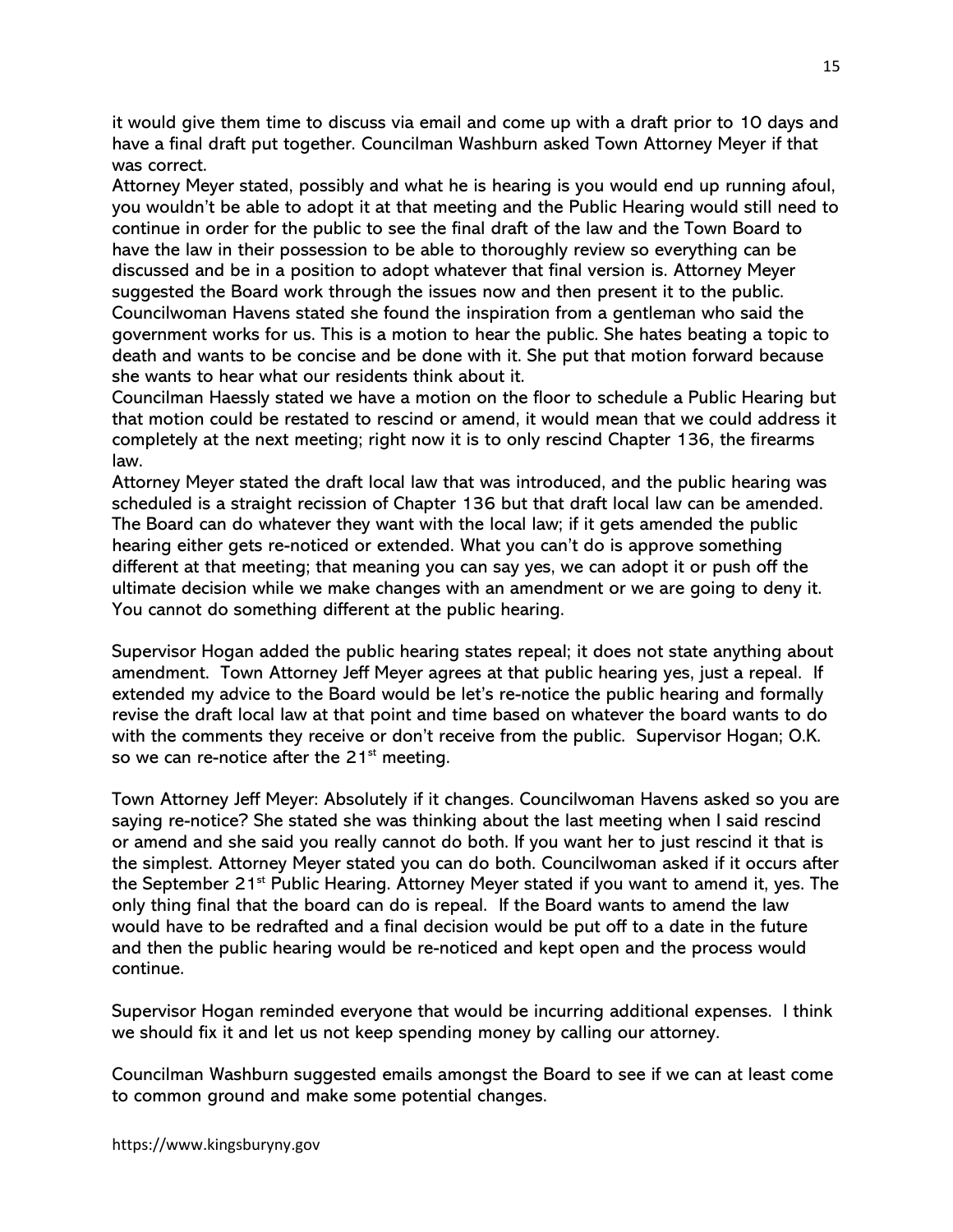Supervisor Hogan added the only objection to that is you will hear some public criticism to that, about the lack of transparency.

Councilman Washburn stated basically after we get something together then we can put it out there for the public to comment. Maybe the majority will speak and say we do not want any changes, or we want all kinds of changes. Then at that point the public speaks, and we can make a determination and it will get done.

Councilman Haessly read what he would personally like to see chapter 136 law written managing local firearms for the Town of Kingsbury. Speaks about town property and firearms with exceptions for peace officers, police, allows locked cases by owner of firearm, allowed on town property, carry concealed permits only allowed in town buildings, authorization by town-on-town property. This would work for town employees and meet the current law providing safety for town employees. He is looking for middle ground with other members of the Board and can this be addressed in the next meeting?

Supervisor Hogan said we had a motion that passed to set the public hearing. This Board needs to make a decision to move forward with that public hearing or make an adjustment to reflect this law.

Councilman Haessly asked if we could look at a total repeal or an amendment. Supervisor Hogan asked Town Attorney Jeff Meyer for input on how we go about doing this and where are we?

Town Attorney Jeff Meyer stated we are at \$165.00 to make an adjustment and publish a new notice. If that is going to be the by-product of the public hearing you are looking at republishing and re-noticing.

Supervisor Hogan said I do not want to spend that money.

Councilman Haessly stated he will spend the money and cover the cost.

Supervisor Hogan stated we are going to keep the public hearing in place with the potential to have another public hearing.

Councilman Washburn stated we cannot amend it at the next meeting and approve it. Our attorney is telling us we would have to set another public hearing. We cannot make amendments and approve it; we would have to set another public hearing, repost the notice and do it all over again.

Supervisor Hogan said we can change the verbiage of our new proposed law. Is there a motion to supersede the original motion?

Town Attorney Jeff Meyer it would be a motion to supersede the previous motion introducing the proposed local law on scheduling the public hearing and replacing it with a proposed local law amending Chapter #136 of the Code of the Town of Kingsbury.

Supervisor Hogan asked do we have that motion?

Councilman Haessly stated he would like to make a **motion** in that format. The **motion** was seconded by Councilman Washburn to supersede the previous motion introducing the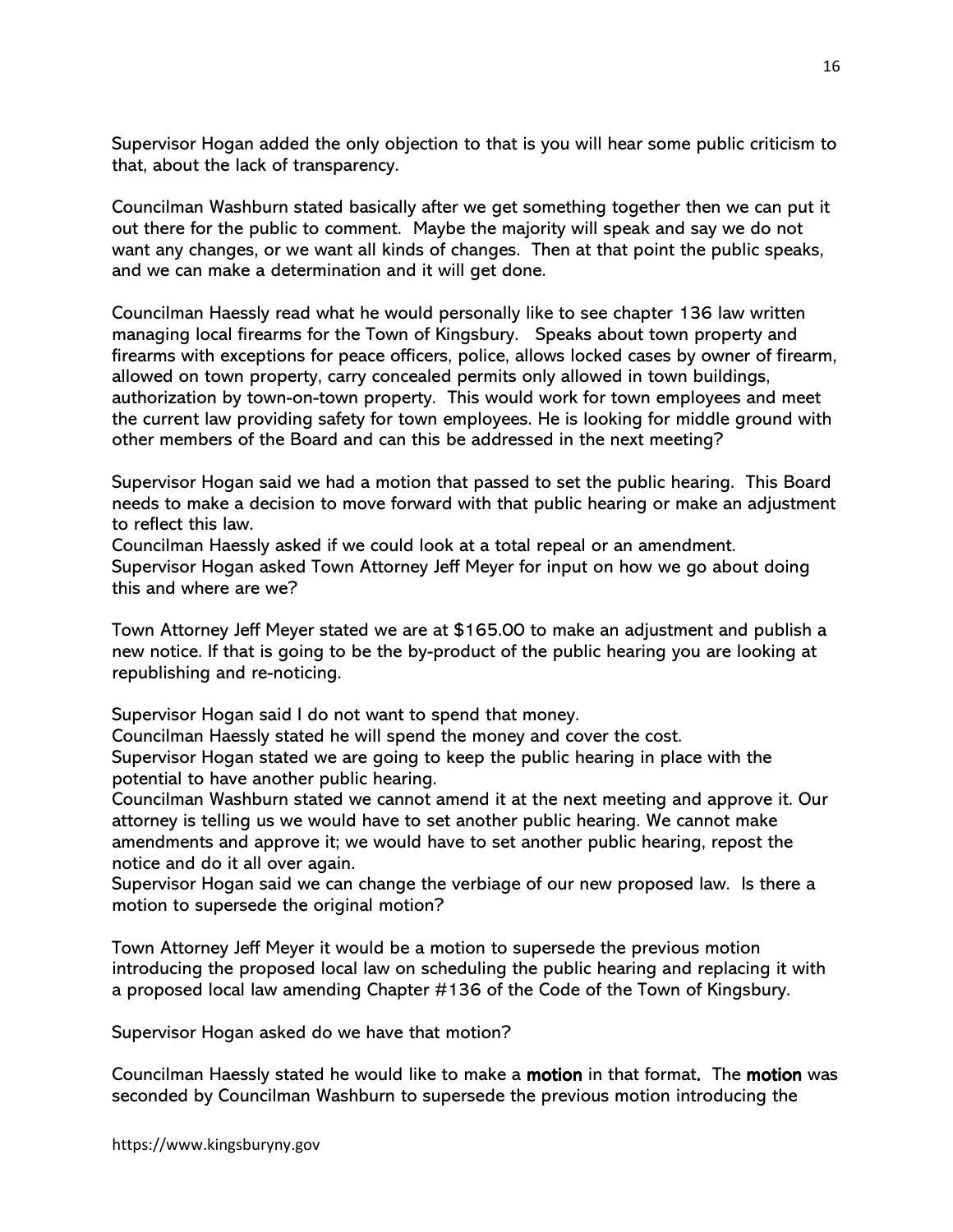proposed local law on scheduling the public hearing on September 21, 2020 and replacing it with a proposed local law amending Chapter # 136 of the Code of the Town of Kingsbury.

Councilman Doyle just want to make sure I understand everything we are talking about changing this notice from and appeal to an amend this notice for the meeting on the  $21^{st}$ of September 2020 which was to discuss repeal. Councilman Haessly has introduced an amendment to Chapter #136.

Town Attorney Jeff Meyer yes you are swapping out the Local Law presented by Councilwoman Havens for the amendment proposed by Councilman Haessly.

Councilwoman Havens stated this is a fact-finding mission to hear what the public has to say. I need more time to look at Councilman Haessly's version as I might want to change some verbiage. We may have to set another public hearing but maybe have a better grasp. Councilwoman Havens' goal is simplicity and hearing the hear public comment.

Councilman Doyle stated my thinking is that whether the Board appeals or amends, anyone interested in making a comment will show up to make a comment. Why have two public hearings where we will have to continue. If we put through Councilman Haessly's proposal a bunch of people may show up that change some of our minds. I cannot vote for an outright repeal of law #136. I am voting in favor of a public hearing. I like some of this but still do not know if it addresses the court issue completely.

Councilwoman Havens stated the court operates entirely on its own it its governed by New York State. Most Town courts have metal detectors during court and in the same facility during a board meeting they are pushed off to the side. While court is in session there will rules to be followed by New York State.

Councilman Washburn addressed Attorney Jeff Meyer; typically, at a public hearing if we had proceeded to the next meeting at that public hearing at that point, we could have voted to approve the law? That would have been done, correct. Attorney Meyer replied yes. Councilman Washburn replied that is why I am proposing we make the changes; we have a public hearing if everything goes smooth then we can approve that law based on what we think.

Attorney Jeff Meyer another point is the nature of Councilman Haessly's law is if you are going to re-work the language and not taking large scale substance of changes it's permissible to essentially table the public hearing and not go through the formal re-notice process which would be an additional \$165.00. But if you are making a large change or flat-out repealing it to regulate under certain conditions my advice would be to re-notice the public hearing. It really depends on what your ultimate objectives are as a Town Board as to whether you want Councilwoman Havens or Councilman Haessly's proposal.

Enforcement Officer Humiston commented his understanding of the gun free school zone law was that under 1,000 feet from the school you are not allowed to have guns on a non-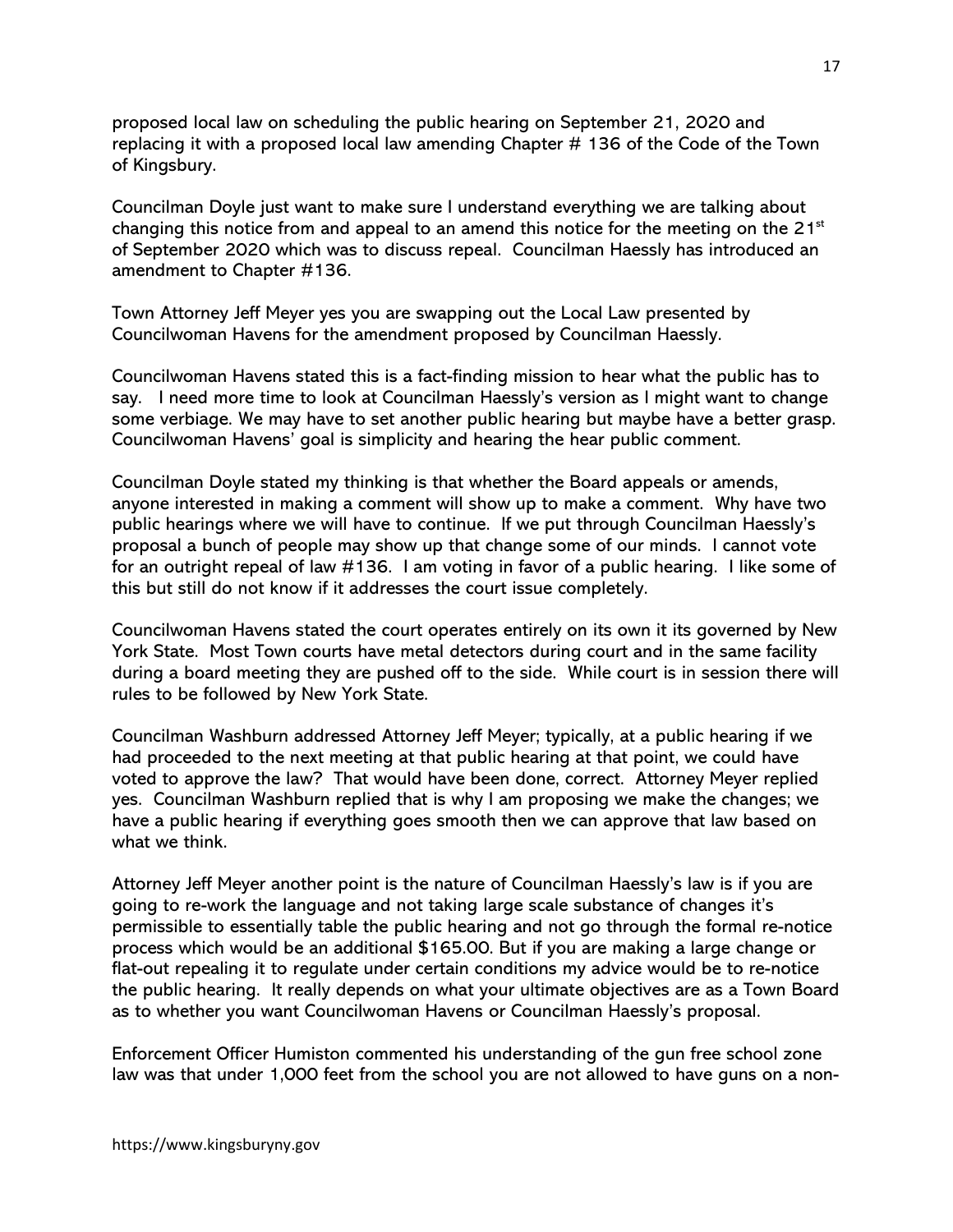private property; so maybe this should be tabled until we get clarification on that and save \$165.00 altogether.

Supervisor Hogan I appreciate the comment, we will figure it out. We have a motion on the floor right now. Is there any further comment on the motion on the floor? Roll call vote: Councilman Doyle - Aye Supervisor Hogan – No, he feels the current law is fine and we have received no complaints on it in 5 years. Councilman Washburn – Aye Councilman Haessly – Aye Councilwoman Havens - No Three ayes and 2 no's, motion carried.

Mr. Caruso so the public will see that draft?

Supervisor Hogan replied yes, upon request a copy of the draft will be available at the public meeting September 21<sup>st</sup>. Councilwoman Havens offered to post at her store, but Supervisor Hogan thought it may appear to be biased. We are going to communicate it as we do with all our law changes. Town Attorney Jeff Meyer added Town Hall, the Town Clerk's office always has a posted draft pinned to the bulletin board.

Councilwoman Havens asked what is the regulation policy on written comments?

Town Attorney Jeff Meyer replied written comments are always encouraged and should be submitted to the Town Clerk or Town Supervisor prior to the meeting if possible, can be submitted at the meeting but may problematic as there is no time to digest. It is encouraged to be submitted prior to any meeting. Also, will add to the notice comments can be submitted Town of info@kingsbury.gov. Town Clerk stated the cost per notice is approximately \$40.00 and in addition there are costs to General Code to have the new Local Law added to the Code of the Town of Kingsbury.

# TOWN CLERK REPORT:

Town Clerk reported it is extremely busy, everyone is required to wear masks, everyone must sign in. People are there to pay their taxes, get dog licenses whatever business they have when they leave, we sanitize counters, doors prior to the next person being allowed in. Everything takes a little longer, things get piled up and we are gradually working through it. Supervisor Hogan interjected it has been very busy. Town Clerk also reported the printer/copy/scanner was out of service for a week which slowed things down also.

# ENFORCEMENT & DOG CONTROL OFFICER REPORT:

Todd Humiston sent paperwork to the Board on public hearing notices. There were a couple of options, one being the posted signs we talked about at the last meeting. The Comptroller had an option of instead of doing the signs; to do a mailing to residents 500' from the site of the subject of the public hearing. He still agrees with posting signs but is thinking of using both options. The letter to residents within 500' of the proposed project and doing the signs as well. Then people who are directly affected by the project would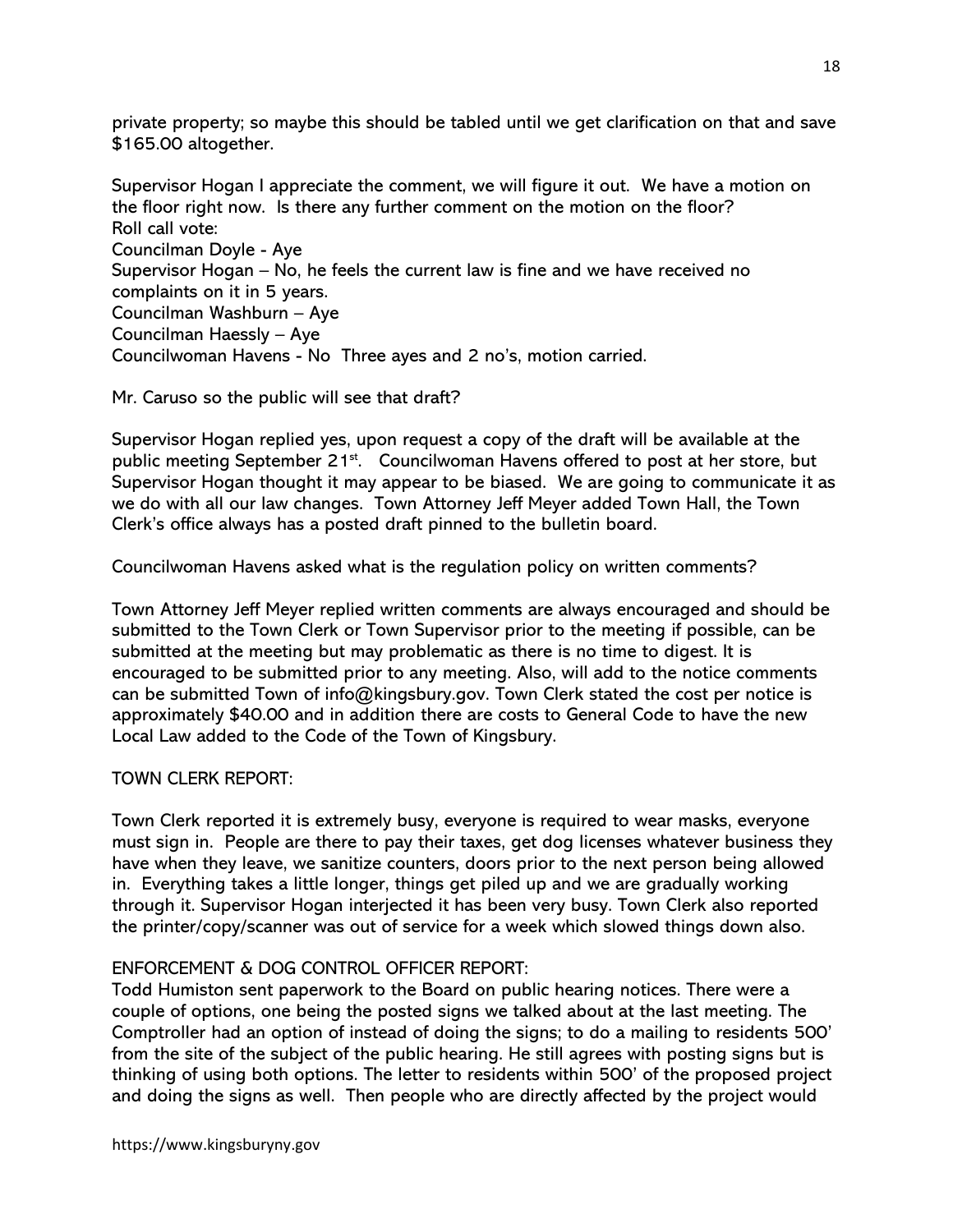get an in person letter and according to the Comptroller that is only a five to ten dollar cost; depending on how many houses to do the direct mailers 500' directly around the project. The sign will be for any residents or people who go by that project site; they would be able to see that.

Supervisor Hogan added that cost can be transferred to the applicant correct? Enforcement Officer answered yes.

Town Attorney Jeff Meyer replied the mailer cost would be more because if the mailers are not certified return/receipt we would not have documentation they occurred.

Supervisor Hogan: What do we need to do to move forward to fix that because this is a point that was brought up tonight; let us not delay any further.

Code Enforcer Todd Humiston responded we can pick an option and whatever option we pick we will put it in the local law to change the fee schedule.

Supervisor Hogan stated he would like to get moving on that as we had a group of people here tonight with this concern.

Councilman Washburn commented his only concern is that 500' is not very far.

Enforcement Officer Todd Humiston added the letters would go out to the property owners 500' from the property line that touches the project; so all around. Then the property itself would be posted with a 3 'X 2' public notice sign so that anyone driving by would also see that sign on the property.

Councilman Washburn thinks the signs would work but is concerned that 500' is not very far; near his house there is only one neighbor in the 500' distance.

Town Attorney, Jeff Meyer added if the project is close to the village and you extend to 1000' you are sending a lot of letters; 500' is standard and it is the zoning law.

Enforcement Officer Todd Humiston is recommending they use the public hearing sign and the letter to reach out to as many as possible.

Mr. Forcier asked to what degree of project size or dollar amount does that pertain to? Enforcement Officer Humiston stated this will do every project.

Mr. Carso asked if this would cover everything that comes before the Planning Board? Enforcement Officer answered yes, just like zoning.

Supervisor Hogan: Is there any objection by a Town Board member to have Enforcement Officer Humiston move forward to get this changed? No objections, Todd you have guidance to move forward. Enforcement Officer Humiston announced next Wednesday at 7 pm there will be a Planning Board Meeting at the Kingsbury Volunteer Firehouse with 4 items on the agenda.

https://www.kingsburyny.gov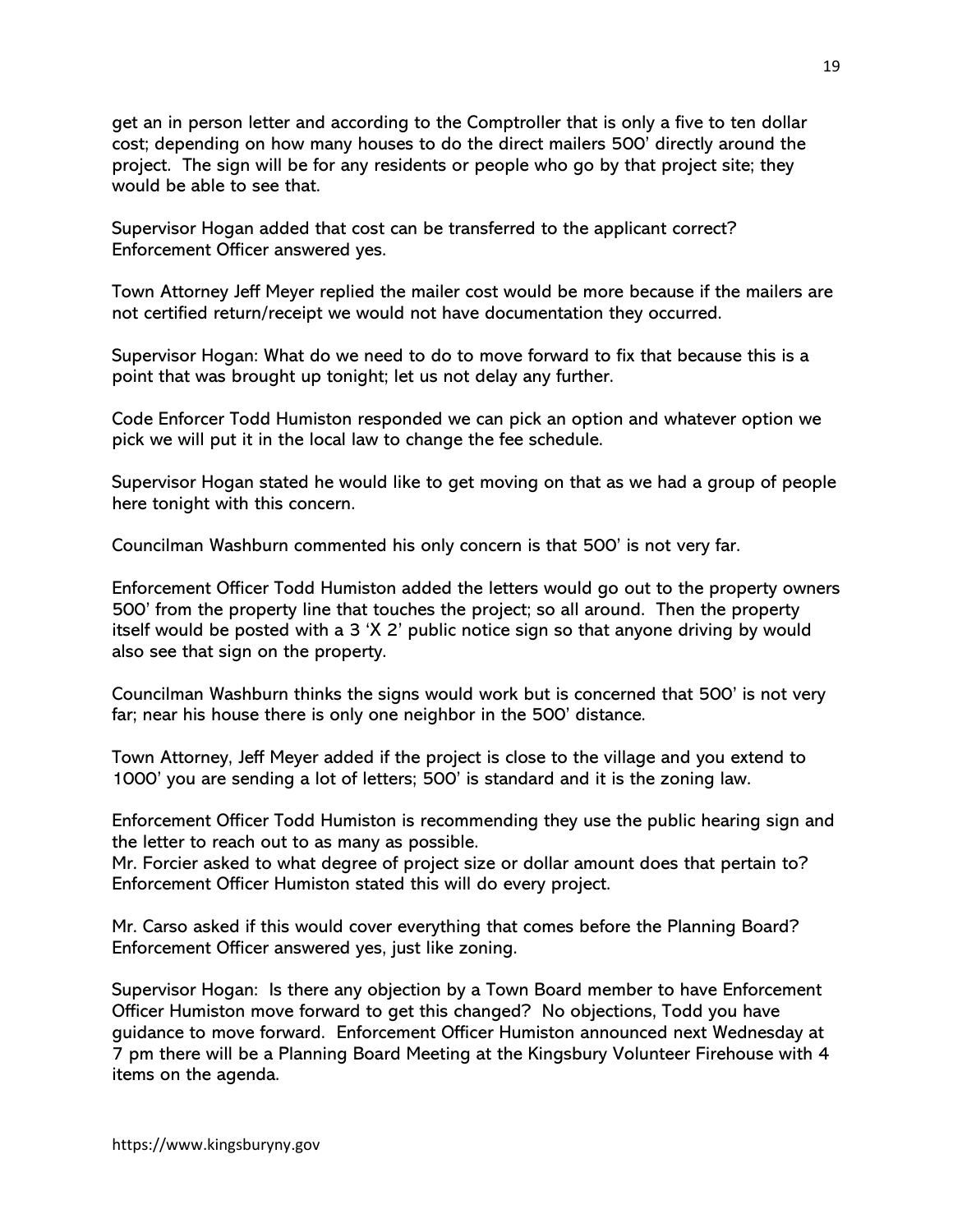Supervisor Hogan read a letter from the Washington County Rabies Coordinator Colleen Townsend expressing appreciation for all the collaborative services received from the dog control officer Todd Humiston. Todd's knowledge recently provided information required in aid of a dog bite to locate the dog and its owner. The informed collaborative effort saved the bitten victim from not having to go through rabies treatment, timely, costly and painful. Todd you do and have always done a great job as dog control officer and we always get such great feedback so thank you very much.

## HIGHWAY SUPERINTENDENT REPORT:

Highway Superintendent, Michael Graham reported as we discussed earlier we have a highway guy retiring the end of October so I would like to get permission from the Board to post a vacancy on that job description/offer on Indeed for the municipality to fill the job opening.

A motion made by Councilman Haessly seconded by Councilwoman Havens and carried by a vote of 5 ayes giving Highway Superintendent Graham permission to post on Indeed.com for the municipality to fill a job opening due to an employee retiring.

Superintendent Graham would like to go out to bid for propane for the highway garage requesting to do a one-year contract with the option to renew up to three years consecutively. A motion by Councilman Washburn seconded by Councilman Doyle and carried by a vote of 5 ayes giving permission to Highway Superintendent Graham to go out to bid for propane for 437 Vaughn Road. Superintendent Graham would like to bid this week and receive the bids by the next Town Board Meeting conducted on September  $21^{st}$ .

Highway Superintendent Graham reported in the spring a bid for gravel crushing was awarded by the Town Board to Jenkinsville Sand & Gravel, they will start crushing this week.

Superintendent Graham stated we need to rent a screen as we do every few years for our winter sand and we have the money in the budget. A few towns have reached out to him I have some people, Town of Moreau and Saratoga County that have reached out to me as they bought sand from other municipalities and due to Covid19 other businesses are not open. Maybe for this year, due to unusual circumstances, we could look to sell some sand to other municipalities; we are screening anyway. We would sell to another municipality to offset some of our costs as well and help both us out to. This is something he is not looking to do it every year.

Supervisor Hogan stated the Comptroller is checking on the legality of that due to the fact the Town would be drawing revenue from another community. Assuming we receive clearance from the Comptroller's office does the Board have any objection to the Highway Superintendent moving forward in an arrangement to sell sand to the Town of Moreau and the Town of Northumberland. Councilman Doyle asked how many yards. Superintendent Graham replied Town of Moreau is would like 1800 yards; but does not know what the Town of Northumberland would like, but believes they are also looking for 1800 yards. Councilman Washburn asked what he would charge. Graham replied \$5.00 a yard; it would be a substantial savings to the Town to offset the cost of renting the screen.

Councilwoman Havens would like to soak that all in; check going rates and check that amount of yardage. Superintendent Graham responded our rates are \$5.50 to \$7.50 per ton within a half hour of us. Councilman Haessly asked how many yards in a ton; Graham responded roughly 1.3 yards in a ton. Councilman Washburn asked if they would be doing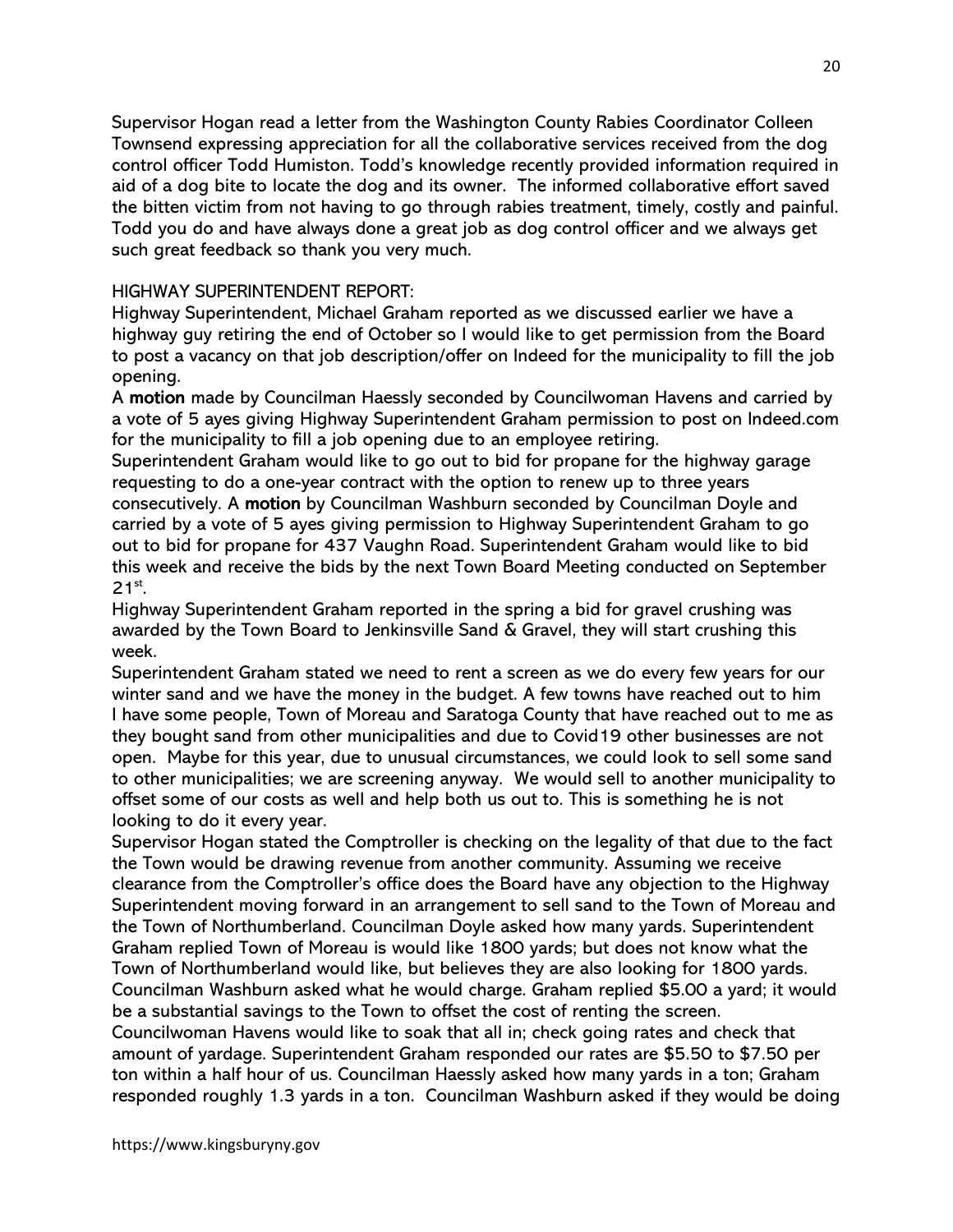their own trucking; Graham responded yes, the Town will do the loading, but they will truck the sand to their location. A motion by Councilman Haessly seconded by Councilman Doyle carried by a vote of 4 ayes and one vote to abstain giving permission to Superintendent Graham to rent a rent a screen to prepare the winter sand. Councilwoman Havens would like education on this issue and is concerned the Town maybe depleting its own resource and not receiving fair market value by selling sand to another municipality. She would like two weeks to gather information.

The discussion continued.

Superintendent Graham stated the Town may want to consider security cameras in the future at the Town Highway Department. Peckham's alerted him of thievery of tens of thousands of dollars of copper wiring at their site. He is not seeking approval tonight, but it is something the Board may want to consider. Supervisor Hogan asked if there was money in the budget; Superintendent Graham responded, yes.

The discussion continued. Superintendent Graham will research security cameras and report at the next Town Board meeting.

# COUNCILMAN REPORT:

Councilman Haessly reported he needs a meeting with Spectrum and asked if Attorney Meyer could arrange that. Attorney Mayer replied yes.

Councilman Doyle mentioned there is a conference call tomorrow with a firm to discuss putting solar on the old landfill. Supervisor Hogan said last year while talking with DEC they mentioned they wanted to utilize this type of land for solar projects. We had started the conversation with the DEC about putting solar panels on the Town of Kingsbury Landfill. The site has good sun exposure,3 phase power runs nearby. He reached out to the DEC and was told it is not a flat no, but it was a not yet and asked us to wait a year to litigate some issues that they were having at the site. Several weeks ago, Councilman Doyle was working with the solar group and Supervisor Hogan was working with a new rep with the DEC and they said yes to move forward. So, we are starting a conversation and the Town is figuring out a way to offset the power cost to the town and the highway department. The Town pays \$32,000. a year in power bills. The land is beautiful and is a way to make the land useful and productive.

# SUPERVISOR REPORT:

Supervisor Hogan state he is increasingly concerned at the level of spending at the county. As of August, we are in an excess of \$100,000.00. of unbudgeted spending. At the recent public safety meeting there was discussion of adding 2 code enforcement officers and a fire safety inspector as a result of the Whitehall flooding, Cambridge losing their code enforcement officer and just the general backlog of work. There was a motion to move forward of the hiring of those individuals. Our sales tax numbers are down in the county; he does not think at this time we should be adding spending particularly adding 3 new employees that were not in the budget or in the code enforcements hiring plans. Supervisor Hogan suggested, that the county work with the villages and the towns in our community to have code enforcement officers who can handle some of the perhaps quality of life issues.

Supervisor thanked the residents for attending; Mr. Devine thanked the Board for listening to his concerns.